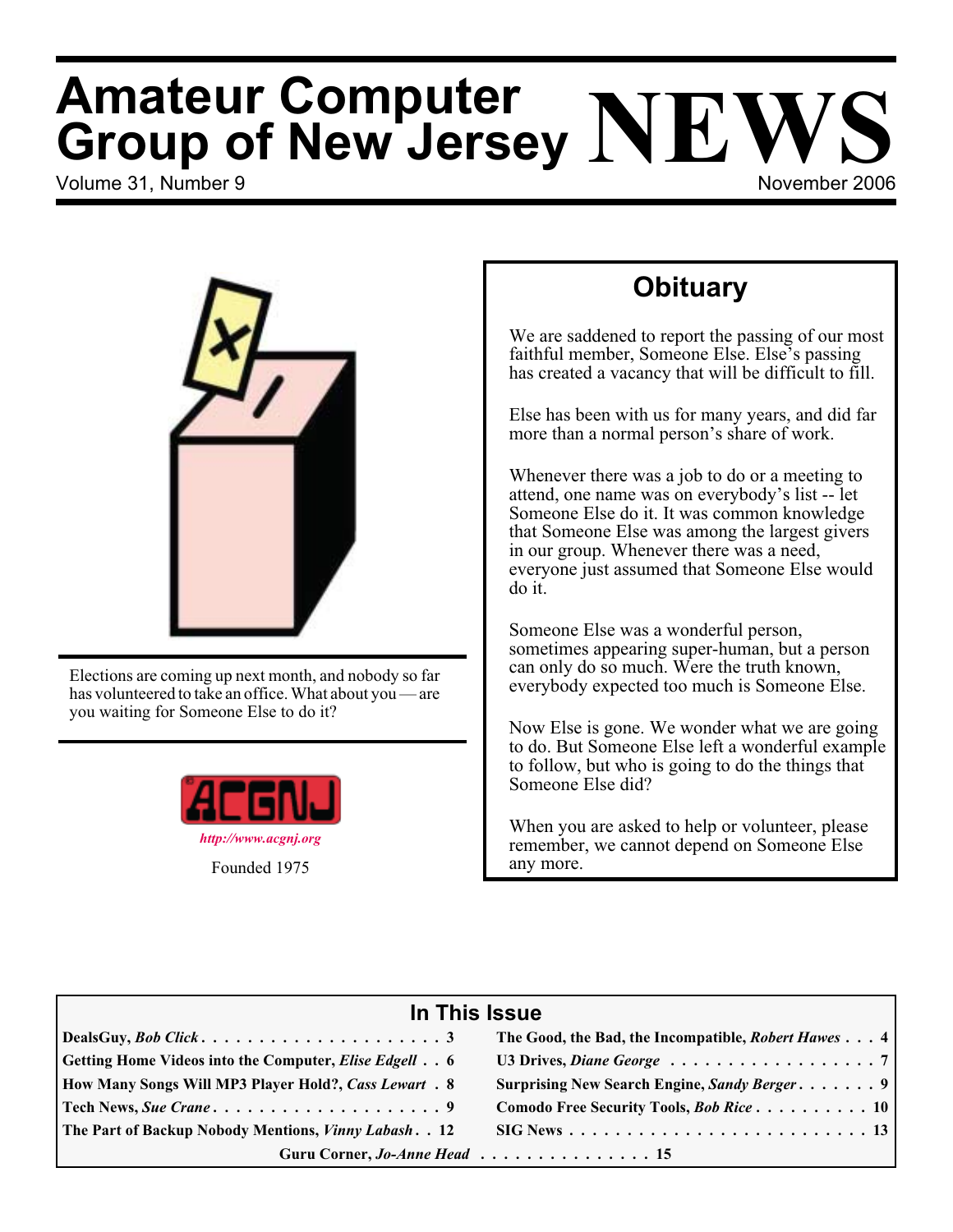#### **Officers, Directors and Leaders Officers Board of Directors**<br> **President** Evan Williams (908) 359-8070 Director Emeritus (908) 359-8070 Director Emeritus Sol Libes (609) 520-9024 Vice President Frank Warren (908) 756-1681 Through 2006 Bill Farrell (732) 572-3481 Treasurer Lela Rames Lela Annes (908) 889-2366 Secretary Mike Redlich (908) 246-0410 Lenny Thomas Past President Scott Vincent (973) 539-8169 Malthi Masurekar (732) 560-1534 Through 2007 Gregg McCarthy **Special Interest Groups Arnold Milstein** (908) 753-8036 Net 1973) Manuel J Goyenechea (201)998-1048<br>C Languages Bruce Arnold (908) 735-7898 100 Norm Wiss C Languages Bruce Arnold (908) 735-7898 Gamers Guild Gregg McCarthy Genealogy Frank Warren (908) 756-1681 **Standing Committees** Investing Norman Wiss APCUG Rep. Frank Warren (908) 756-1681<br>Java Michael Redlich (908) 537-4915 Facilities John Raff (973) 560-9070 Java Michael Redlich (908) 537-4915 Facilities John Raff (973) 560-9070 Layman's Forum Matthew Skoda (908) 359-8842 Financial Frank Warren (908) 756-1681 Lotus Notes Mike Barlow (732) 873-1107 Historian Lenny Thomas LUNICS Andreas Meyer Membership Mark Douches (908) 889-2366 MCP Gregg McCarthy Newsletter — open — Visual Basic Rick Elbanna Trenton ComputerFest Scott Vincent (973) 539-8169 VBA & Excel James Ditaranto (201) 986-1104 Vendor Liaison Bill Farrell (732) 572-3481 Window Pains John Raff (973) 560-9070 Webmaster John Raff (973) 560-9070

# **ACGNJ News**

**Editor**

Barbara DeGroot 145 Gun Club Road Palmerton PA 18071 Tel: (570) 606-3596 bdegroot@ptd.net

#### **Associate Editor** Bill Farrell (732) 572-3481 *wfarr18124@aol.com*

**Publisher**

**ACGNJ News** is published by the Ama- teur Computer Group of New Jersey, In- corporated (ACGNJ), PO Box 135, Scotch Plains NJ 07076. ACGNJ, a non-profit ed-<br>ucational corporation, is an independent computer user group. Opinions expressed<br>herein are solely those of the individual author or editor. This publication is **Copy-**<br>right © 2006 by the Amateur Computer<br>Group of New Jersey, Inc., all rights re-**Group of New Jersey, Inc., all rights re- served. Permission to reprint with ap- propriate credit is hereby given to non-profit organizations.**

**Submissions:** Articles, reviews, cartoons, illustrations. Most common formats are acceptable. Graphics embedded in the docu-<br>ment must also be included as separate files. Fax or mail hard copy and/or disk to editor: OR e-mail to Editor. **Always con**firm. Date review and include name of word processor used, your name, address and phone *and* name, address and phone of manufacturer, if available.

**Tips for reviewers:** Why does anyone need it? Why did you like it or hate it? Ease (or difficulty) of installation, learning and use. Would you pay for it?

**Advertising:** Non-commercial announce- ments from members are free. Commercial ads 15 cents per word, \$5 minimum. Camera ready display ads: Full page (7 x 10 inches) \$150, two-thirds page (4½ x 10) \$115, half-page \$85, one-third \$57, quarter \$50, eighth \$30. Discount 10% on 3 or more con- secutive insertions. Enclose payment.

**Publication Exchange:** Other computer user groups are invited to send a subscription to ACGNJ at the address below. We will re- spond in kind.

**Address Changes** should be directed to Martin Rosenblum (*m.rosenblum@ieee.org*) and/or to his attention at ACGNJ at the ad- dress below.

**Membership**, including subscription: 1 year \$25, 2 years \$40, 3 years \$55. Student or Senior Citizen (over 65): 1 year \$20, 3 years \$45. Family of member, without subscription, \$10 per year. Send name, address and payment to ACGNJ, PO Box 135, Scotch Plains NJ 07076.

**Typographic Note**: The ACGNJ News is produced using Corel Ventura 5. Font fami- lies used are Times New Roman (TT) for body text, Arial (TT) for headlines.

#### **E-Mail Addresses**

Here are the e-mail addresses of ACGNJ Officers, Directors and SIG Leaders (and the Newsletter Editor). This list is also at (*<http://www.acgnj.org/officers.html>*).

| <b>Bruce Arnold</b>  | barnold@blast.net            |
|----------------------|------------------------------|
| Mike Barlow          | barlowm@bright-ideas.com     |
| Barbara DeGroot      | bdegroot@ptd.net             |
| James Ditaranto      | ExcelVBA@hotmail.com         |
| <b>Mark Douches</b>  | pcproblems@pobox.com         |
| Rick Elbanna         | rick@nobella.com             |
| <b>Bill Farrell</b>  | wfarr18124@aol.com           |
| Manuel Goyenechea    | goya@servertec.com           |
| Sheldon Koepf        | sheldonk@intac.com           |
| Sol Libes            | sol@libes.com                |
| Malthi Masurekar     | masureka@umdnj.edu           |
| Gregg McCarthy       | greggmc@optonline.net        |
| Andreas Meyer        | lunics@acgnj.org             |
| Arnold Milstein      | mrflark@yahoo.com            |
| Jim O'Keefe          | okeefejim@yahoo.com          |
| John Raff            | jraff2@optonline.net         |
| Lela Rames           | lrames@att.net               |
| Mike Redlich         | mike@redlich.net             |
| Matt Skoda           | som359@aol.com               |
| Keith Sproul         | ksproul@noc.rutgers.edu      |
| Lenny Thomas         | lennythomas@technologist.com |
| <b>Scott Vincent</b> | scottvin@optonline.net       |
| Frank Warren         | kb4cyc@webwarren.com         |
| Evan Williams        | nhpressgo@blast.net          |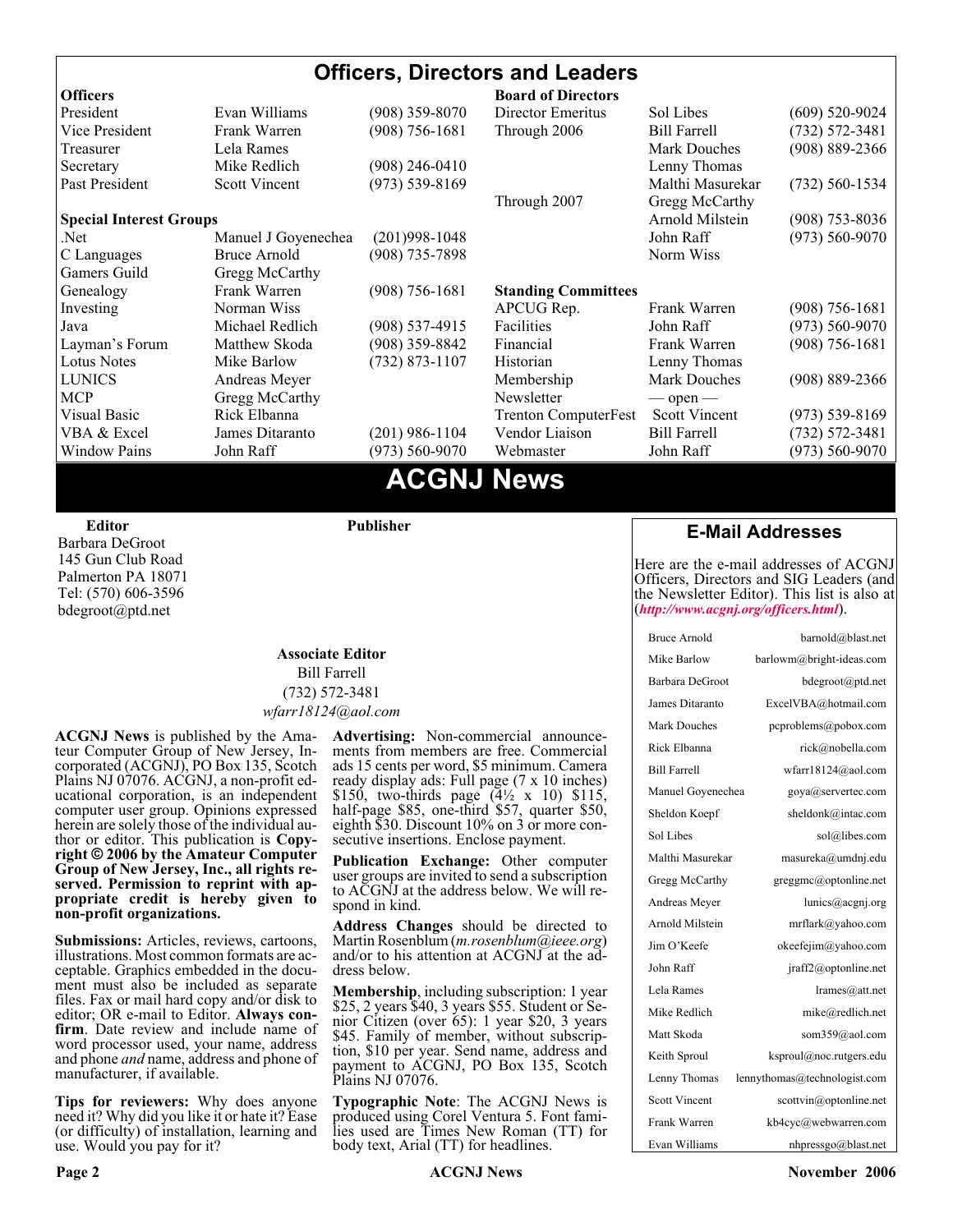# **From The DealsGuy**

*by Bob (The Cheapskate) Click (BobClick@mindspring.com), Greater Orlando Computer Users Group*

#### **\*Here Is Some Fast Food Technology**

Technology is fast catching up with vending machines according to this article I read in Information Week. Soft drink machines are everywhere you go, also vending machines for candy, coffee and many other types of products, even machines that dispense ice cream bars and ice cream sandwiches. A technique has now been developed for an ice cream vending machine that does not need to be refrigerated full time. To quote from the article, "we pump the base mix, aerate it, flavor it, flash freeze it, scrape it up off a freezing surface, form it into a scoop and into the consumer's cup in 45 seconds." Also, no refrigeration is required for warehousing. You can read the article at

*[http://www.informationweek.com/story/showArticle.jhtml?articleID=19](http://www.informationweek.com/story/showArticle.jhtml?articleID=193004764) 3004764* and it also mentions their use of Linux for the machine.

#### **\*Have Your Medical Data With You!**

Be medically prepared with all your medical records hanging around your neck (or in your possession) when you are away. Medistick makes a USB flash drive that is designed to hold up to five medical histories. It appears to be a self-extracting file that can also offer password protection. Medistick has medical emergency logo on the sides. Capacities are available from 128 MB to 4 gigs and costing \$57 for the 128 mb size. *<http://www.medistick.ch>*. Information is collected and entered by you, or your doctor, if his staff will help in that regard, and the document automatically converts to a pdf file.

I doubt I would use the password protection because what if you are incoherent and can't give medics the password to open the file for your medical information? On the other hand, since some folks write their password on the side of their computer, you could do that with the Medistick. I am cramped for space here so be sure to check their Web site to get the best description of the product. It sure sounds great to me, and so is the deal. All your records are carried with you including all your doctors' names and phones. If you see a new doctor, just give them your Medistick to get all your medical info. With my health, I will probably need the 4 gig model. Just a thought, but this might make a great Christmas gift for the person who already has everything, and for that person who has a serious medical history.

Medistick has offered the DealsGuy readers this deal: "1 128MB Medistick and software for 1 person for only \$49 with shipping included. (MSRP is normally \$57 plus \$3.50 shipping) This deal is good until Jan. 31, 2007. Readers should click on *<http://www.medistick.ch/en/contact/>* and mention the DealsGuy column in the "comments" area. They will then get an online invoice from Medistick through PayPal for \$49 as payment by credit card in advance."

#### **\*Reminder — Laptop Discount**

Don't forget about Dave Whittle's discount offer on the Lenova Thinkpad laptops that is still good. Simply call Lenovo's user group inside sales rep, Isaac Williams, directly for help in configuring your system, or to get answers to your questions. Call 1-877-338-4465, Option 1, Extension 6322.

Below are some new products that I received announcements for. I have edited the announcements so check their URL for better info.

#### **\*How About A Backup With Security!**

SoftOptima LLC announces the release of Backup Premium 2.5 backup software. The specially designed protocols SFTP and FTP SSL/TLS provide a high degree of security for data transferred via the Internet. Backup Premium offers the capability to backup user data using SFTP and FTP SSL/TLS and allows substantial safety of the backup process.

You can backup all important files from a Windows profile, Microsoft Outlook, Outlook Express and ICQ; running certain programs before or after backup sessions; and the possibility to work with network drives under different accounts. It's easy to configure the backup process and adjust it to the particular needs of a single user, or a whole company. Backup Premium has an ergonomically correct user interface and a high-quality graphic solution that makes the work with the program simple and yet pleasant.

A fully functional Backup Premium 2.5 trial version is available for a 30-day evaluation period. Registration costs \$39 for a single user license. Users group members receive a special 25% discountu ntil February 2007 at *<http://www.backup-premium.com/special-order.shtml>* .

#### Product Page: *<http://www.backup-premium.com>*

Screenshots / graphics: *<http://www.backup-premium.com/screenshots.shtml>*

Download: *<http://www.backup-premium.com/backuppremium25.exe>*

#### **\*This Product Helps You Work With Your Pictures**

Almalence Incorporated announces PhotoAcute Studio 2.0. PhotoAcute Studio processes sets of images taken in continuous mode. It utilizes super resolution algorithms to convert a sequence of photos into a single high-resolution and low-noise picture that could only be taken with a much better camera. PhotoAcute Studio operates with various camera and image types from mobile cameras to DSLR cameras supporting RAW format and 16-bit color.

Spatial resolution is limited by a camera's matrix and lens, but this limit can be exceeded by means of super resolution that can be done by either acquiring more graphic information (e.g. taking and merging several images of the same object) or by reconstructing the details lost due to the faultiness of the optical system. Noise is the most undesirable factor that degrades image quality. PhotoAcute Studio combines several photos of the same scene, separating the useful signal and the noise, thus providing strong noise reduction without losing the image details. By merging several images taken at different exposures, PhotoAcute Studio expands the dynamic range of the resultant image revealing the details usually clipped in the highlights and the shadows.

*Continued*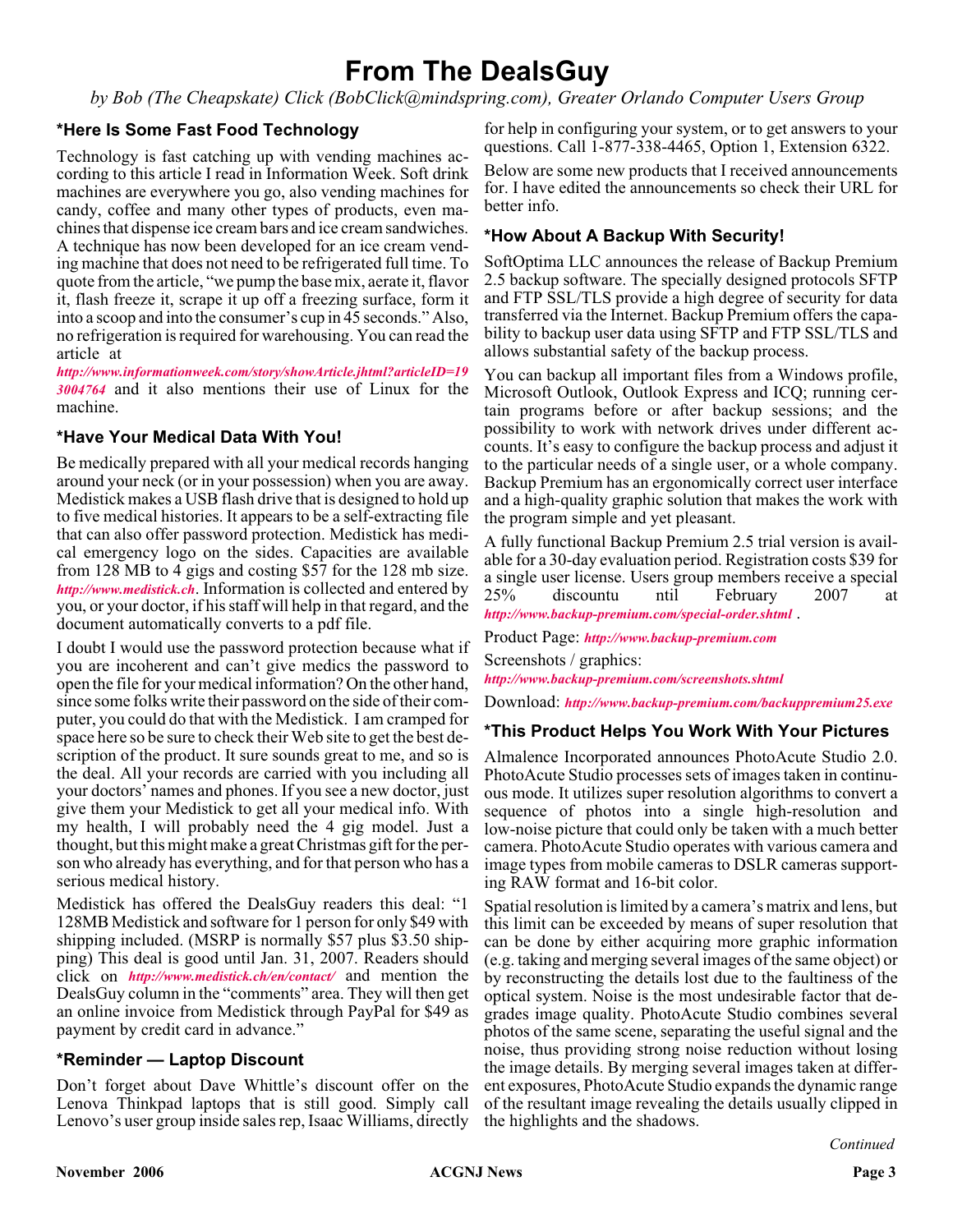# **The Good, The Bad, and the Incompatible**

#### *Robert Hawes, ACGNJ*

Due to circumstances beyond our control, the September newsletter didn't get posted on the Web until just before the next newsletter deadline. As a result, I didn't see it until my article for the October issue had already been "put to bed". So I didn't have the opportunity to comment on the surprise honor that Barbara (the editor) awarded me. **She gave me the September cover.** Not only page one, but above-the-fold as well! (It doesn't matter that our particular publication doesn't have a fold. If we had one, my by-line would have been above it). Thank you, Barbara. Thank you, members of the Academy. I couldn't have done it without you.

That was the good. Now for a quick visit to TV land. I was channel-surfing the other day, and I dropped into the middle of a PBS interview with a playwright. (Unfortunately, I didn't get her name **or** the name of the program). She was saying that, in some ways, none of her plays were ever finished. She was always aware of things that didn't go quite as well as she had hoped, places where maybe she could still do better. But at some point, just like children, she had to let each of them go out on its own, flaws and all. I can't claim to be anywhere even close to her as an author. (Can I even claim to be an author at all? I just write articles for a club newsletter). However, I found myself identifying with her concept, and I wish I knew her name so I could give her proper credit for it. Take my award-winning column from September. Believe it or not, it had a flaw. (That's the bad).

#### In previous articles, I've commented about the truly amazing number of times that a writer has to read through his or her work as it progresses, even amateur stuff like this. I have, literally, spent **hours** working on a single paragraph, trying to get the information that's in my notes (or in my head) on to the word processor screen in a form that even a complete stranger should be able to easily follow and understand. The problem is, after you've read through the same material a few dozen times, you aren't really seeing what's actually there any more – you're seeing what you think **should** be there. That's when you can miss the same typo over and over again. (Spelling and grammar checkers are great, and I highly recommend them, but they often miss singular/plural or prefix/suffix errors; and they're not much help when the word is spelled correctly but it's the **wrong** word, not what you intended to type there at all).

*continued* I guess I'm a primitive. I like to hold what I'm reading in my hands and flip through the pages, rather than scroll through them on screen. So I always do my "final" reading from printed text. (Maybe someday, electronic displays will be as easy to carry around and read as paperback books, but **definitely** not yet). Before I print out a test copy, I always reduce the size of all four page margins, from the default to the smallest margins that my printer can handle. This puts more text on each page, so sometimes it will save me a sheet of paper; but the **real**reason for doing this is because it changes the shape of the paragraphs, so they don't look the same as they used to.

### **DealsGuy,** *continued*

PhotoAcute Studio is a Windows based application. The Macintosh version will be released in 2007Q1. A detailed description of PhotoAcute Studio features, online help and an examples gallery are available at *<http://www.photoacute.com>*. You can download a free trial version. The price of the full version varies depending on supported camera types, ranging from \$19 for mobile phone cameras to \$119 for DSLR cameras with the support of RAW format and 16-bit color. Users group members get a 35% discount by going to the order page *[http://www.regnow.com/softsell/nph-softsell.cgi?items=13404-1&ss\\_co](http://www.regnow.com/softsell/nph-softsell.cgi?items=13404-1&ss_coupon=DGY-8JQU) upon=DGY-8JQU* which contains the discount code in the URL. The discount will be applied on the second page of the ordering procedure. This discount is good until January 31, 2007. PhotoAcute Studio 2.0 can be downloaded at: *<http://www.photoacute.com/studio/download.html>*

Product page URL: *<http://www.photoacute.com/studio>* Direct download link:

*[http://www.photoacute.com/files/PhotoAcuteStudio\\_setup.exe](http://www.photoacute.com/files/PhotoAcuteStudio_setup.exe)*

#### **\*Got A Pocket PC? You Can Translate Languages!**

LingvoSoft has released LingvoSoft Translator 2007 for Pocket PC featuring the ability to translate between English, French, German, Italian, Portuguese, and Spanish. It provides full-text translation of business correspondence, e-mails, letters, documentation and even the words to your favorite song! If you choose the talking version, not only will you have the

fastest translator available for Pocket PC but you'll also be able to use it to speak. With super fast and super smart search functions, a customizable interface and three different ways to enter text, it will even translate the contents of your device's clipboard automatically upon launching the dictionary application.

#### *<http://www.lingvosoft.com/info/software/Translators/?refid=16179>*

#### *<http://www.lingvosoft.com>*

Users Group members get a 25% discount on any LingvoSoft software title at

*<http://www.lingvosoft.com/info/software/Translators/>*. Simply enter your personal gift certificate code "MY8UZPF7M4" in the 'Add Gift' field of the shopping cart and click the "Add Gift" button. You should then see the discount deducted from your order's total in the shopping cart. This offer is good until December 31, 2006.

*That's it for this month. I hope to post more new announcements without discounts on my Web site before long. Meet me here again next month if your editor permits. This column is written to make user group members aware of special offers or freebies I have found or arranged, and my comments should not be interpreted to encourage, or discourage, the purchase of any products, no matter how enthused I might sound. Visit my Web site at <http://www.dealsguy.com>*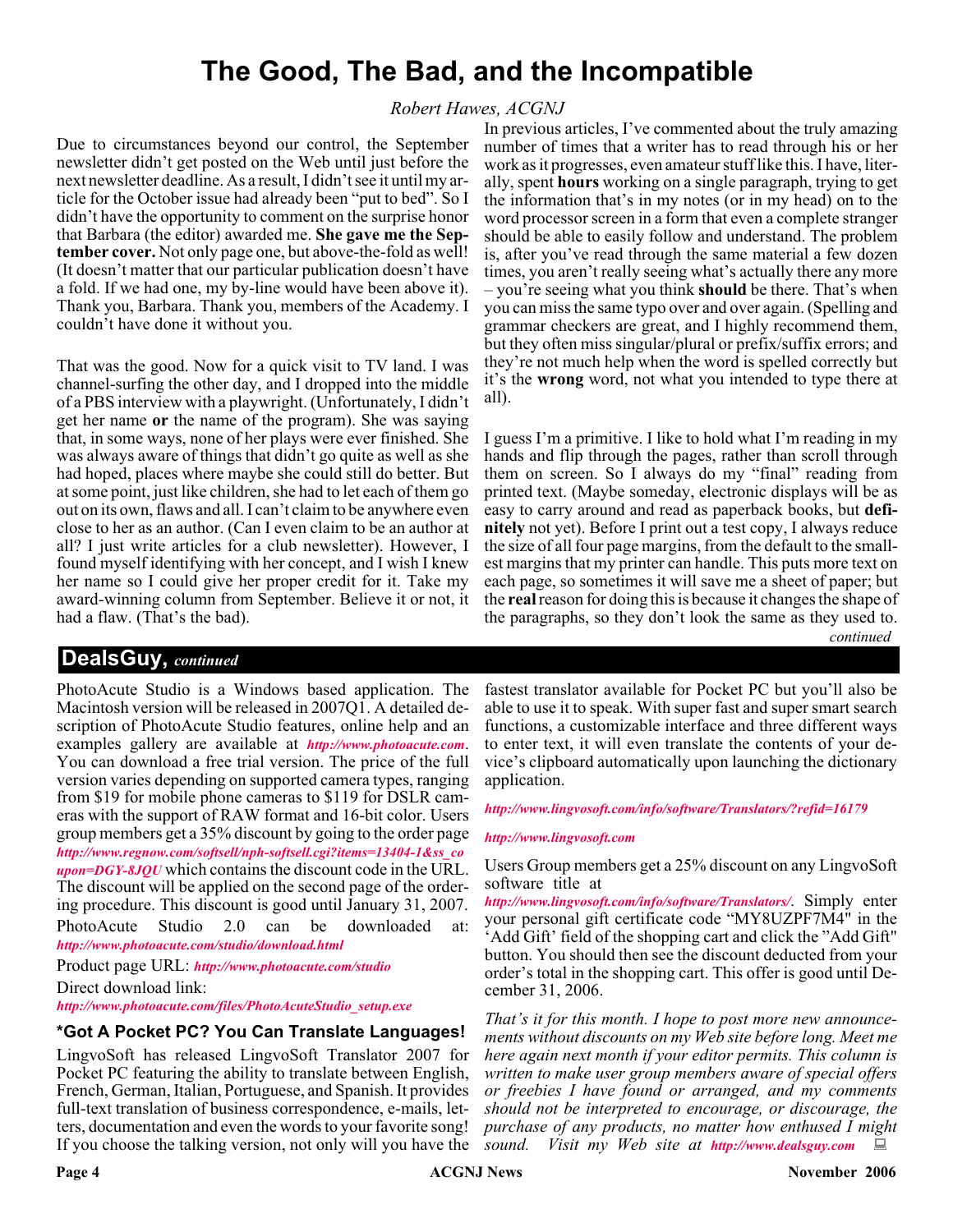## **The Good, The Bad …**, *continued*

That messes with my memory and makes it easier for me to read what's **really** printed on each page.

Ideally, of course, I should have someone else proof read my articles before I submit them. If I have time, I e-mail a copy to my brother. He's an engineer but **not** a computer geek, so his advice has often been extremely useful, especially when I haven't quite managed to get my point across (except in my own mind). Unfortunately, procrastination is one of my hobbies, so I sometimes finish too close to deadline for that to be feasible. In point of fact, my brother **did** read an advance copy of my September article, and made some insightful comments, which I incorporated into the finished product as usual. However, since he can't read my mind, he didn't realize that I'd accidentally left out something I meant to include at the end. I should have seen it, but I didn't notice the omission until I read the newsletter PDF file. (The paragraphs had changed their shapes again, you see). So my elation at getting the front page was tempered a bit by self-recrimination for my mistake.

If you read that article, you may have thought that I took up too much space describing what I did on the job in 1997. If so, you should have seen the scads of material that I **didn't** use. There were content descriptions for each of the three data transfer text files exported by the commercial wholesale program, function descriptions for each of five custom database programs I ultimately created to process that data, and a list of reasons why it wasn't possible to convert those five programs into procedures and make them all part of a single master program. Fortunately for you, I decided it wasn't really necessary to go into that much detail. Unfortunately, when I cut all that stuff, I inadvertently also wiped out the tag line that was supposed to segue into a future article – the climax to which the whole thing had been building. If I'd left that part in, it might have taken me about a hundred words to get us to this point. Instead, it's taken over **nine** hundred. Talk about bloat.

Finally, here's the incompatible: The Windows 95 database program that I used at work to run (interpret) those programs I wrote in 1997, and that I recently used to compile the comparison program I wrote just now, is over ten years old. It still works just fine, and the new executable file it compiled for me works just fine, too. However, I have to jump through a hoop before I can use it. The file I download each day is a Microsoft Excel spreadsheet. It carries the same XLS filename extension that Excel spreadsheets have always used. But Microsoft has changed the internal format of XLS files **at least** seven times. My new Windows program can't read the spreadsheet as it exists on download. I have to load the file into a current version of Excel, and re-save it in an earlier XLS format first. **Then** my new program can import the information from the spreadsheet into its input database and process the data.

You might ask; "Why don't I just upgrade my Windows 95 database program to the latest version"? My answer is; "Why the bleepity-bleep-bleep should I? I've got a program that I own free and clear that does everything I want it to do. Why should I have to **pay** for a new version that doesn't actually do anything more except read a file format that's only different due to the rapacious greed of Microsoft"? Good old Microsoft doesn't change the formats of their default output file types

with each new release of their products because of any real need for improvement. They do it because they know that most users will take the easy way and save their work in the default file types. Once enough files get sent out in the new formats, recipients will **have** to pay them for the probably otherwise unnecessary "upgrade" in order to read those files. Soon, whatever Microsoft set as the default will become the new standard. When challenged, they cover their greed by pointing to the "Save As" option in each program, but they know full well that many users will never even bother to find out what "Save As" means.

Note that I'm **not** talking about creating **new** file formats. We've come up with a lot of spectacular new stuff in the last decade, and we've needed to develop new file formats to save that new information. I'm talking about spurious changes made to already existing file formats controlled by Microsoft. We are **long** past the point where those existing file formats could safely preserve **all** the features that just about every user in the world (individual **or** corporate) will ever need in those particular areas. My own personal opinion is that we hit that point during the last of the DOS days, maybe even **before** the first GUI-centric formats developed for programs that only ran under Windows 3.1. The few super-power-users out there who actually **needed** more features from each Office "upgrade" probably weren't satisfied with the file format changes made by Microsoft, anyway. It's been my experience that the more knowledgeable a person is about the internal workings of computers and programs, the more likely it is that he or she hates Microsoft. Unless they actually work for Microsoft; then, of course, they line up to kiss Bill's feet.

I try to take a "plain vanilla" approach for the data files that I create. I save a lot of my data in text files. Every computer ever made, no matter what the operating system, can read text files at least well enough to get the data out. Even IBM mainframes, once the file is converted from ASCII to EBCDIC. (ASCII is descended from the code created to run electromechanical teletype machines, and is used by the IBM PC and just about every other computer in the world **except** for IBM mainframes. EBCDIC is descended from the code created for IBM's now-obsolete punch card systems). When a potential recipient (such as this publication) requires submissions to be in Microsoft Word's DOC format, I save my files as "Word 6.0/95" documents. It's not the oldest DOC format on the list, but I find it to be a good compromise between backward and forward compatibility.

*Continued* I'd **like** to call my ideas for data-saving "The LCD Philosophy". Unfortunately for me, the electronics industry already uses those initials to mean **L**iquid **C**rystal **D**isplay. I would have used them to mean **L**east (or lowest) **C**ommon **D**enominator, a mathematical term for the smallest number that can be used as a common divisor for a given set of fractions. I've always considered this name to be slightly misleading, because most often it's actually a **larger** number than any of the original denominators. As an example, for the set of 1/2 and 1/3, the lowest common denominator turns out to be 6. Outside of mathematics, however, the term has come to be used in a way that fits the words perfectly, denoting the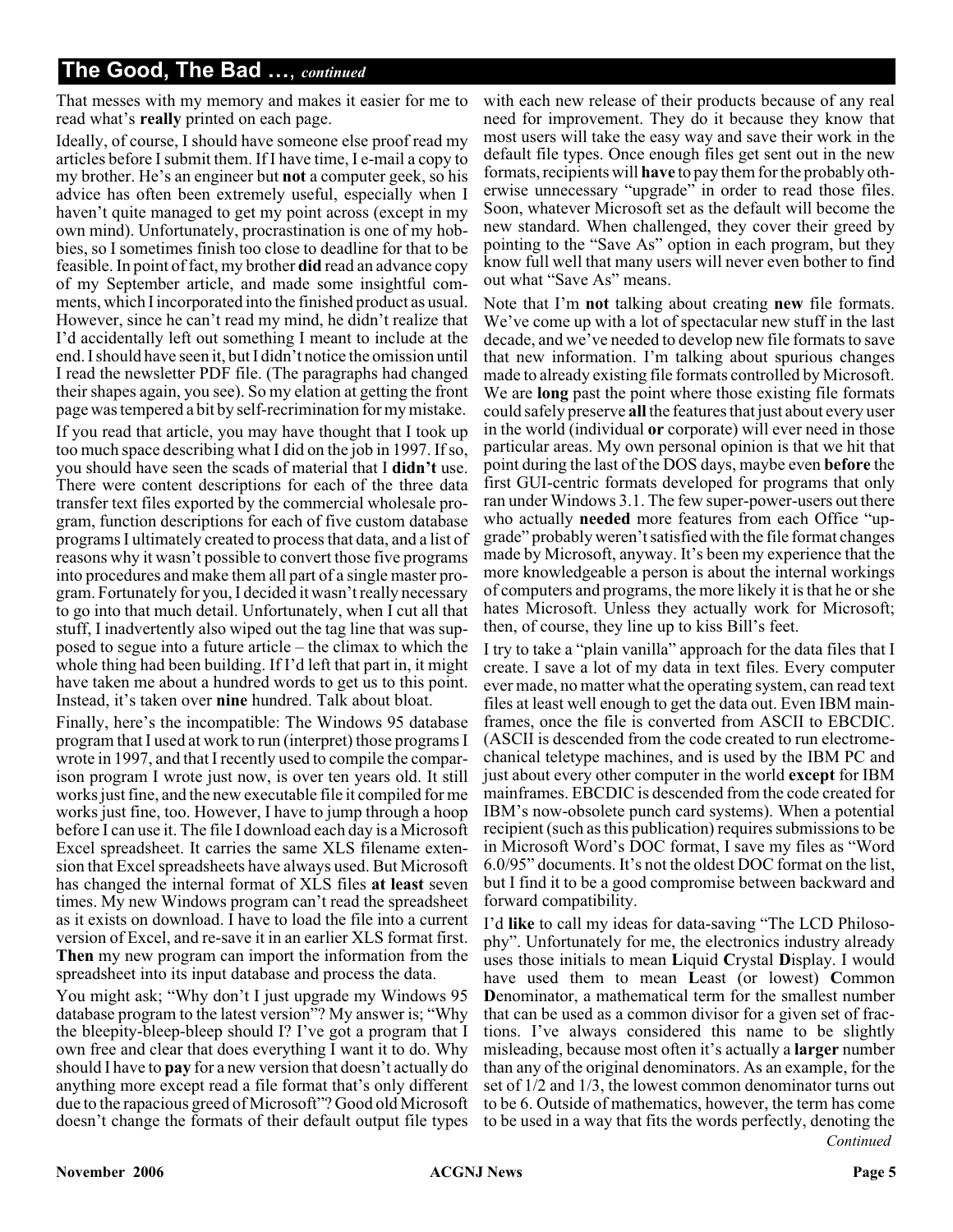# **How Do I Get My Home Videos into the Computer?**

*Elise Edgell (eliseedgell@aol.com), North Orange County Computer Club (http://www.noccc.org)*

I have stacks of VHS and 8mm tapes that I want to convert to digital format before they are no longer accessible. I know that once I get the analog videos converted to digital format I can preserve them, edit them, back them up, etc. But, what technology is available to me?

First of all, let me explain that I have never been good at reading about a technology, learning all it's terms and features before I have had a chance to use the technology. When I am making a decision about software, frequently the feature, which sounded so good on the box and enticed me to purchase it, is not the feature which I really use. It often is something that I was unaware of when I initially got the program but which I use the most and like the best. An example of this is the "Reveal Codes" feature in WordPerfect.

When VCRs first came on the market, I wanted one. I heard about the pros and cons of VHS and BETA formats. I had a hard time remembering which was which. I had never used a VCR before I purchased a VHS model. I rapidly learned the different recording speeds and how they affected the quality of the image. The next VCR I purchased was a BETA format. The image quality was much better and I couldn't understand why it was not the format of choice for everyone.

Since that time, I have had a VHS camcorder, an 8mm and a Hi8. Again, the quality difference between the three formats is noticeable. I have not purchased a digital camcorder yet so I have not learned the difference between the different types of digital camcorders. When I was looking for the technology necessary to convert my precious memories to digital format I was focused on analog conversion devices.

The first analog capture device connected to the computer with a USB1 cable. That did not work well and I put the project aside for a while. I then received a ADS Instant DVD USB 2 capture device as a gift. By this time I had acquired a couple of video editing programs. I had installed them, read the documentation (much of it was incomprehensible to me without actually using the program), and attempted to capture some video from a Hi8 tape. This did not work well. I found that software programs are very touchy about which video capture device they will talk with. Fortunately, the video capture device came with capture software so I am able to transfer

my analog video to digital. But, not in the way I wanted and I am still learning the terminology.

I wanted to write this because some of my confusion may be the same as yours. The software programs say that they can "capture" both analog and digital video. They also talk about "capture card" for the digital video. It is necessary to have a "capture card" or "capture device" to take the analog information from your VHS (or other analog input) and convert it to digital information. This is usually accomplished by connecting the video-out and audio-out from your analog device (VHS player, camcorder, etc) to the input section of your capture card (this may be your video card) or external device. When you are in the process of capturing the video, the analog information is converted in the capture device to a digital format (there are several such as MPEG1 and MPEG2) and then stored on your computer. Once stored, they can be used by video editing programs or can be burned to a disk.

Please note, if you have a digital camcorder, you do not need a conversion device. The information that is on your camcorder is already in digital format. Depending on the type of camcorder the digital information my be stored on a tape, memory card, hard disk, or even on a DVD. If you cannot remove the storage device and put it into a reader on your computer then the way to transfer data is through a FireWire or USB2 connection to your computer. If you are using a video editing program to enable the transfer, there are some nice things that the program may be able to do with the data as it is received. It may automatically create chapters and provide other information that is handy when you want to edit the information (rare is the tape which cannot be improved with cutting out the unintentional video of the pavement).

There are programs which let you transfer your converted VHS tape directly to a DVD.

The reason to do this is to get the analog tapes preserved. I know that I will never have the time to edit all the old tapes I have, but I do want to preserve them. The CapWiz program which came with my ADS Instant DVD USB2 capture box has this feature. If you purchase a program that is not bundled with the capture box (or card) be sure that specific version of that program will work with your model of capture device.

*Continued*

### **The Good, The Bad …**, *continued*

most basic and unsophisticated level of content for whatever subject is being discussed. In other words, I try to save my files in such a way that the largest possible audience will have the greatest possible chance of reading them, now or in the foreseeable future.

Although they've chosen a different approach, the Massachusetts state government seems to agree with me, at least in principle. We'll explore that subject further in my next article.

Finally, from Wikipedia, the free encyclopedia (*[www.wikipedia.org](http://www.wikipedia.org)*), here's a wake-up call for those who don't

think Linux is all that important: Linux has become increasingly common as an operating system for supercomputers. In the November 2005 TOP 500 list of supercomputers, the two fastest supercomputers in the world ran Linux. Of 500 systems listed, 371 (74.2%) ran some version of Linux, including seven of the top ten.

Speaking of Linux, here's a trivia question: There are literally hundreds of Linux releases out there right now, but every single one is the personal project of some individual, group, or company. Why has there **never** been an "official" Linux distribution? See you soon!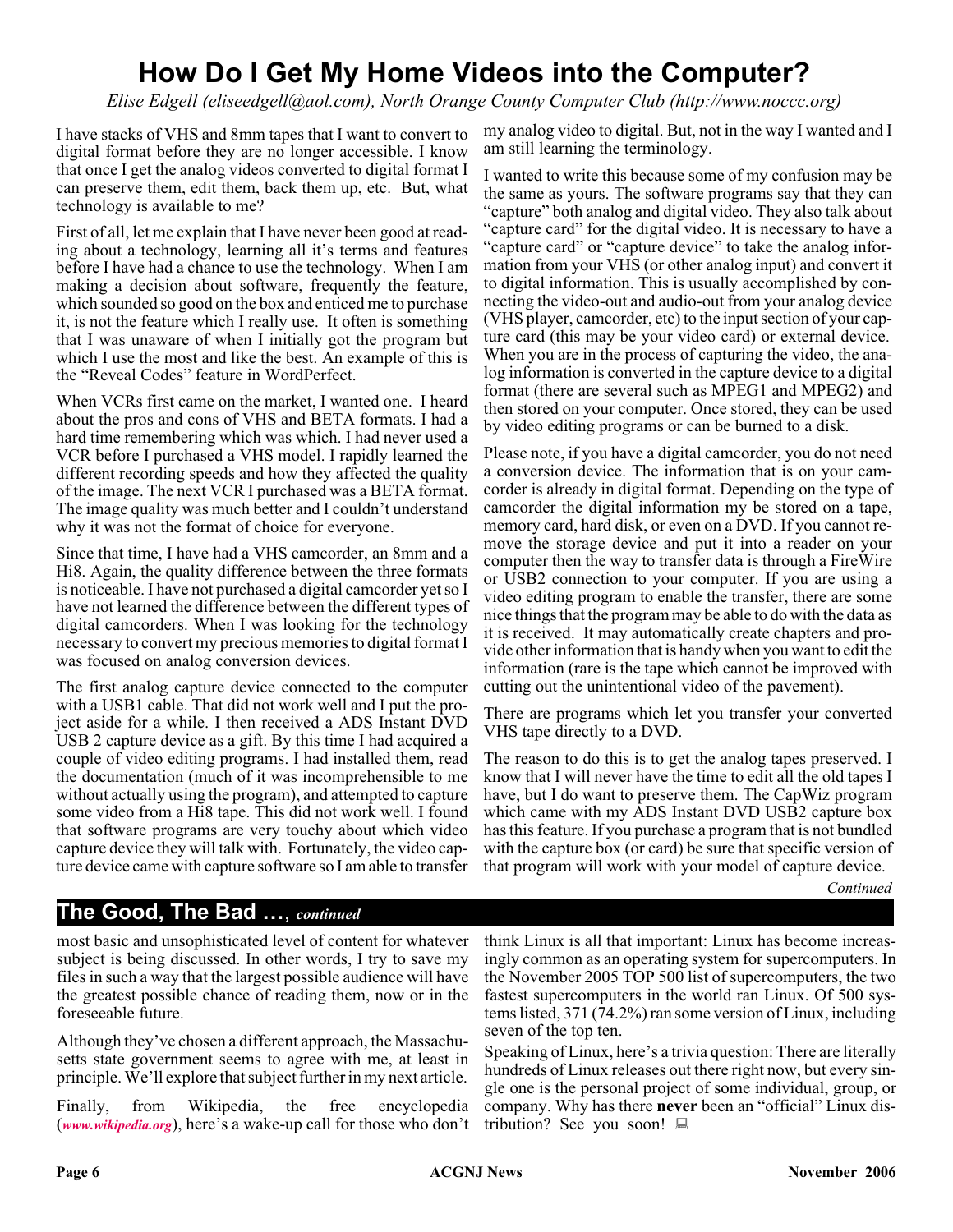# **U3 Drives**

#### *Diane George (digeorge@sbcglobal.net), Webmaster, PC Community (http://www.pcc.org)*

This month's column is half tips and half product review. I recently got interested in U3 drives, partly as a result of some software I saw at the Southwest PC User Group conference in San Diego in July.

What is U3 and why do I want to know? It's **not** the successor to the rock band U2. U3 is an open-standard platform that allows you to take applications and store and launch them on a flash drive. Several flash drives are offered with U3 with pre-loaded U3 applications on them. Verbatim, Memorex, Ativa and SanDisk all offer U3 smart drives. Go to *<http://www.u3.com/smartdrives/ default.aspx>* for a list of U3 drives and more information.

The drives come with software preloaded, such as an application that will allow you to take Office documents created on your desktop computer, and work on them on another computer (also with Office installed), without a trace of the files being left on the second computer. This means that you can take your work with you without a laptop, use a computer elsewhere, like in an Internet cafe, without having to copy the files to the new computer, including your e-mail.

Other applications that come preloaded include antivirus software for the flash drive, password storage and management, SKYPE, Zinio Reader for digital magazines, ACDSee for photo management, and Migo (more about that later). In addition, there are other free and commercial applications available at the U3 Central site that are accessed from the drive, including games.

How does this work? The flash drive has a small partition that pretends to be a CD-ROM so that your computer will autorun a launch pad that makes the rest of the drive storage accessible — did I mention that it is password protected and can be encrypted? When you start up, a launchpad for the drive is opened. You can password protect the flash drive itself so the first thing you see is a login screen. The launch pad is part of the U3 system and is the same on different brands of drive. The launchpad gives you access to the applications on the drive and is required to remove the drive — you must use the launchpad to eject the disk or you risk damaging the drive.

When you plug in the drive, your system recognizes it as a USB drive and you can see it in My Computer, as a very small 3.78 MB CD-ROM drive, that will autoplay. It also appears as a 2 GB removable drive that you can copy files on like any other flash drive. In general the device works, but I have a couple of quibbles. I have had difficulty with installation on one of my two computers and I have not yet been able to determine what the problem is. The first time I put the drive in, it caused my computer to slow to a crawl and it never did recognize the drive. Only when I had the drive inserted at startup did it allow me to use it. I have tried it on two other systems and it worked fine.

One of the software applications allows you to save selected files, Outlook email, contacts, tasks and calendar information, and creates a desktop that represents the desktop on a particular computer. You can create two of these desktops. When you take the device to another computer and launch the software, you have the choice of using either desktop. A tab is added to the top of your screen and when you click on it, you see thumbnails. (See Figure 3.) Each picture is the desktop of the other computers. When you click on one of the names or images, your desktop changes — the My Documents folder contains only the items that you brought from the other computer and your e-mail client will show the contents of your inbox and the other shortcuts are different.

I haven't figured out yet why some are the icons from the desktop of the computer I am on and some are from the computer on the flash drive. I need more time with the applications and will write a follow-up. In the meantime, these drives present some interesting possibilities and should be fun to explore.

*There is no restriction against any non-profit group using this article as long as it is kept in context with proper credit given the author. The Editorial Committee of the Association of Personal Computer User Groups (APCUG), an international organization of which this group is a member, brings this article to you.*

### **How Do I Get Home Videos into My Computer?**, *continued*

Expect to put in some time learning the terminology. Read carefully what the program will do and what it will not do so that you are realistic in your expectations. Keep in mind that what you are working with, once you have your video in digital format, is a file. The file can be in several different formats with different characteristics. What I mean is that, just like with digital photos, a file format which is really compressed will not look as good as a larger file with more information. When dealing with video information, you must remember that you need a lot of storage on your disk and it really helps to have a disk with fast response time.

A fast computer with lots of RAM is also important. It is only recently that video editing has become practical for the home user. Before really large, fast hard disk storage was affordable, the home user was very limited in the size of file that could be edited. With today's fast computers, inexpensive

RAM, large storage disks, and inexpensive DVD writers it should be within the reach of many home users to be able to preserve valuable analog tapes. Plus, be able to make home movies from them that friends and family are willing to watch.

If you are planning to buy a new computer in the near future, keep in mind the requirements for video editing as well as the requirements for VISTA. Fortunately, the requirements for the Ultimate version of VISTA are also good for video editing purposes.

*There is no restriction against any non-profit group using this article as long as it is kept in context with proper credit given the author. The Editorial Committee of the Association of Personal Computer User Groups (APCUG), an international organization of which this group is a member, brings this article to you.*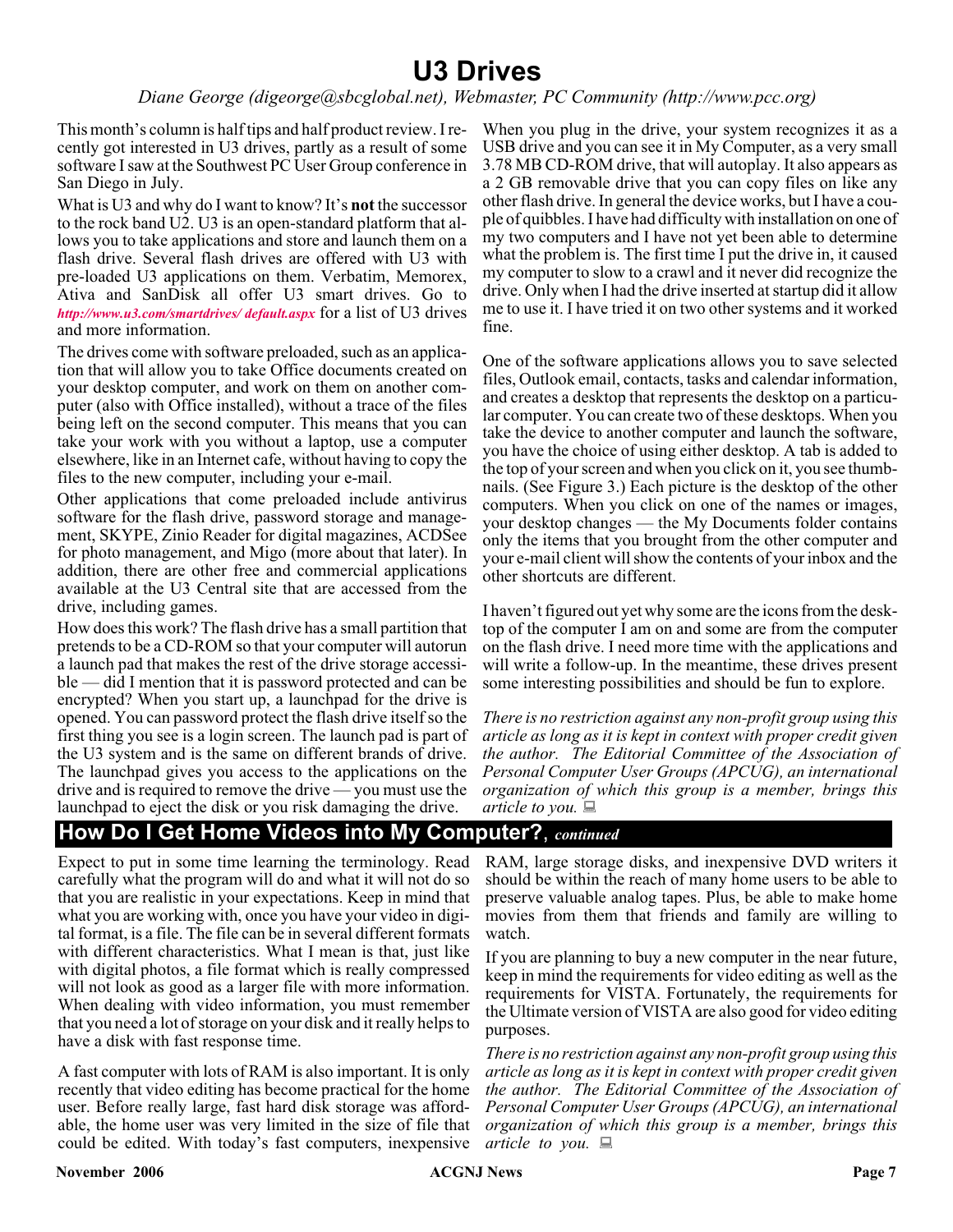# **How Many Songs Will My MP3 Player Hold?**

*Cass Lewart (rlewart@monmouth.com)*

Another crazy marketing scheme in the fight for dominance of the MP3 player market is the "My player will hold that many thousands of songs" blurb. And if a maker of an MP3 player claims it can hold more songs than that of a competitor, then that MP3 player is better. Well, it is not always true. An MP3 player has a certain capacity given in Megabytes (Mb) or in Gigabytes (Gb), where  $1 \text{ Gb} = 1,024 \text{ Mb}$ . A "song", or any kind of audio material requires a certain storage space, which depends on audio quality and duration of the recording. Audio material is stored in compressed form using special formats, most popular being MP3 and WMA. The original audio is typically compressed by a factor of 10. The quality of the compressed audio file depends on the bit rate at which it is played measured in kilobits/second (kb/sec). A good spoken word recording requires at least 24 kb/sec, a good music recording requires at least 96 kb/sec. This of course assumes that the original, non compressed material is of good quality. A simple formula which I derived relates the recording/play bit rate in kb/sec, play time in minutes and the approximate resulting file size in Mb. The formula is shown below:

Play time  $*$  bit rate / 140 = File size

For example, the file size of a 30 minute good quality MP3 spoken word recording with bit rate of 24 kb/sec will be approximately 30\*24/140=5.1 Mb.

Counting storage capacity of an MP3 player in terms of "songs" of 4 Mb each (a 4 Gb iPod claims to hold 1,000 songs) is thus meaningless. It all depends on play quality and duration of the "song".

When selecting an MP3 player do not just consider its capacity in terms of "songs" or Gigabytes. Moving audio material back and forth between the MP3 player and your computer is

## **Back Issues Needed**

The editor is attempting to build a CD containing all issues of ACGNJ News in pdf format, but our collection is incomplete. We're hoping some faithful reader has been hoarding them and will be willing to lend them to us just long enough to scan them. We promise to return them quickly. Thanks Joseph Gaffney, who loaned his collection for scanning. Below is a list of what we still need.

1985: June, July, August, September

1984: August

1976: January, February, March, April (pamphlet-size booklets)

1975: All issues (pamphlet-size booklets)

If you can supply any of these missing issues (or scanned images or good copies), please contact the Editor by email (*[bdegroot@ptd.net](mailto:bdegroot@ptd.net)*). Those who supply missing issues will receive a free copy of the resulting  $\overline{CD}$  as our thanks for your help.  $\Box$ 

very easy on generic players. It is more difficult on proprietary players such as iPod. If you can move your material easily, then the player capacity is immaterial as you just transfer to the player a limited number of recordings in which you are currently interested.

Also consider other important features when selecting an MP3 player:

A drop-in alkaline or rechargeable inexpensive AAA battery will never let you down as long as you carry a spare or two in your pocket. It will last about 10 hours and cost 25c to \$1.50 for a rechargeable, which will be good for at least a year. A built-in battery requires about 3 hours of recharging after 12 hours of use. It will last for about a year and is expensive and inconvenient to replace — Apple asks that you send in your iPod and then charges \$60 + shipping.

Also consider other nice features available in many MP3 players such as a built-in mike for voice recording, FM radio capability, ease of use and last but not least — price.  $\Box$ 



# Advertising Rates

|                                                      | Rates                              |       | Specifications                                                                            |
|------------------------------------------------------|------------------------------------|-------|-------------------------------------------------------------------------------------------|
| Full page                                            | $7" \times 10"$                    | \$150 | Published monthly except July and<br>August                                               |
| $2/3$ page                                           | $4\frac{1}{2} \times 10$           | 115   | Closing date: 1st of preceding<br>month. Ex: Apr 1 for May                                |
| $1/2$ page                                           | 7 x 5<br>$3\frac{1}{2} \times 10$  | 85    | Black & white only on white un-<br>coated offset stock                                    |
|                                                      |                                    |       | Non-bleed                                                                                 |
| $1/3$ page                                           | $2\frac{1}{4} \times 10$           | 57    | Printed by sheet fed offset                                                               |
|                                                      | $4\frac{1}{2} \times 7\frac{1}{4}$ |       | Halftone screen: 120                                                                      |
| $1/4$ page                                           | $3\frac{1}{4} \times 5$            | 50    | Negatives rightreading, emulsion<br>side down.                                            |
|                                                      | $2\frac{1}{4} \times 7$            |       | Halftones/photos \$10 extra                                                               |
| $1/6$ page                                           | $2\frac{1}{4} \times 5$            | 35    | Ads must be camera ready                                                                  |
|                                                      | $4\frac{1}{2} \times 2\frac{1}{2}$ |       | Send check with copy, payable to<br>ACGNJ Inc.                                            |
| $1/8$ page                                           | $3\frac{1}{4} \times 2\frac{1}{2}$ | 30    | Material should be sent to ACGNJ,<br>PO Box 135, Scotch Plains NJ<br>07076                |
| Business card                                        |                                    | 25    |                                                                                           |
| 10% discount for 3 or more<br>consecutive insertions |                                    |       | For further information contact<br>Frank Warren, (908) 756-1681,<br>kb4cyc@webwarren.com. |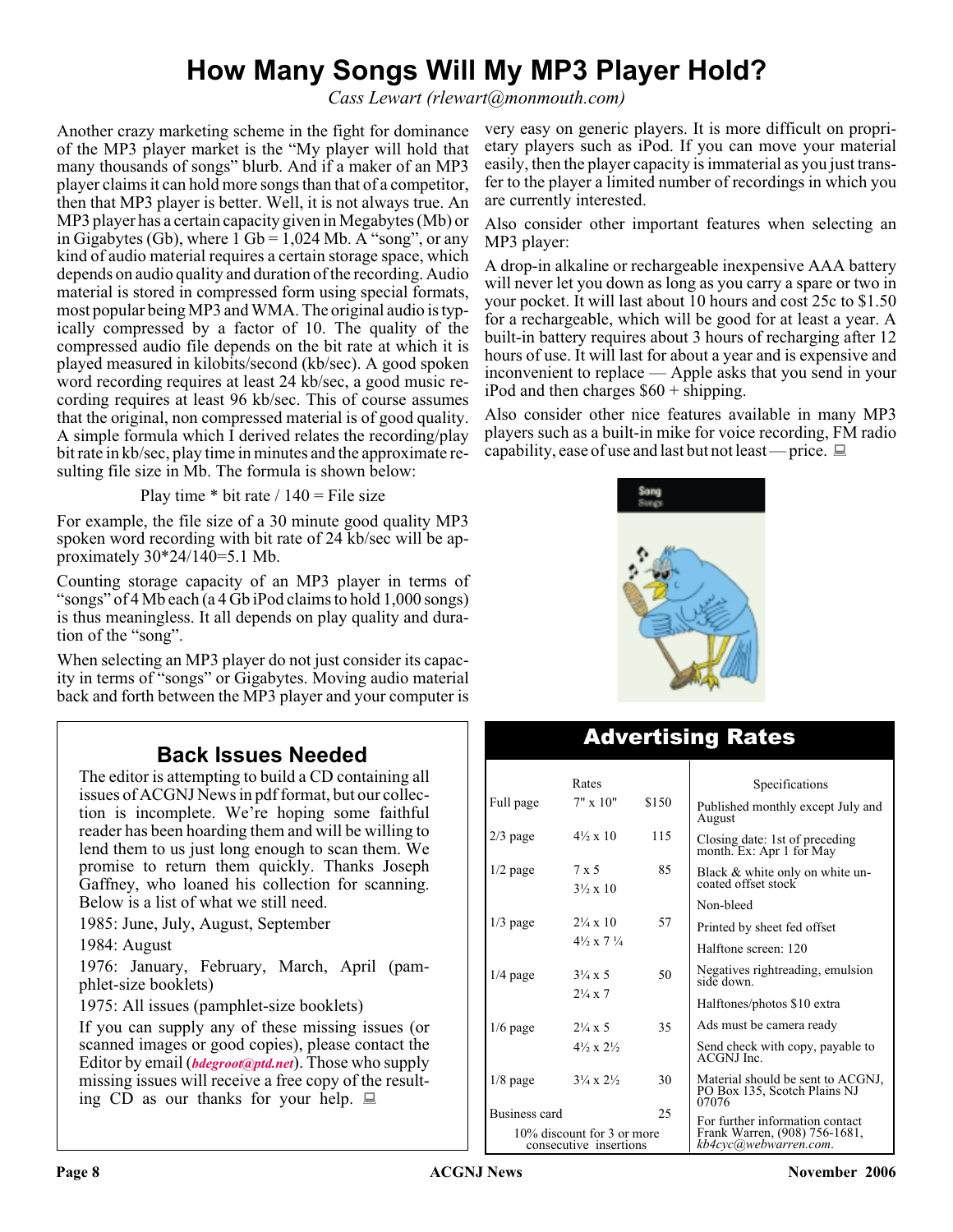# **A Surprising New Search Engine**

*Sandy Berger (sandy@compukiss.com), Compu-KISS (www.compukiss.com)*

Google has been my search engine of choice for several years, but recent developments have made me change my allegiance to a new search engine.

Perhaps you read about it. A few weeks ago, 20 million of AOL's customers Web search queries appeared on the Web. These included the user's ID, the query they typed into the search engine, and other information.

Newsmakers picked up on the story because of some of the dramatic Web searches performed. For instance, AOL user 2708 searched for "I hate my ex boyfriend," "how to humiliate someone," "free angry stuff to send to an ex lover," and "makehimpay.net". User 17556639 looked for even more vicious information with searches on "how to kill a wife", "photo of dead people," "decapitated photos," "wife killer," and "steak and cheese." (Guess they got hungry.)

After the sensationalism died down, many people realized that the true story was that search engines are keeping a collection of information that can lead to a personal dossier of an individual. AOL's information included user numbers that were identified by cookies, but users can also be identified by Internet addresses, bringing them closer to our true identities.

All of the big search engines keep such information. Recently Google, AOL, Microsoft, and Yahoo were subpoenaed to turn over information of this type to the Justice Department. Of the big four, only Google refused to release the information.

In response to this story, one search engine, Ixquick, immediately issued a press release stating that they are taking steps to provide privacy protection for their users. Ixquick stated that after a search, they will immediately and permanently delete all personal search details.

I was impressed by a company who thought that protecting our privacy was more important than gleaning information from our searches and selling data for marketing purposes. I had never heard of Ixquick, but I immediately surfed over to *[www.ixquick.com](http://www.ixquick.com)*. I was impressed with what I found.

Ixquick, which is owned by a Dutch company, is a metasearch engine. That means that it searches several databases to get its search results. Ixquick uses Yahoo/Alta vista, Gigablast, Ask

Jeeves/Teoma, Open Directory and 7 other search engines. It is available in 18 languages.

Ixquick marks the search results with stars, one star for every search engine that chooses that particular Web site as one of the ten best results for your search. This effectively gives you the relevancy of the search results. Also, the Ixquick interface is clean and easy to use. It allows you to quickly choose if you want your search to find only one of the words of your search phrase, all of the words, or the exact phrase. There is also a place where you can easily enter words that you may want to eliminate from your search. You don't need to fool around with pluses, minuses, or quotation marks as you do with some popular search engines.

I was extremely impressed with the Ixquick's International Phone Directory.

Just type in a name and city or state and you can actually find people. Ixquick's Reverse Directory can tell you who's calling when you enter a telephone number. With Bigfoot and most other people directories now charging for people searches, this is an extremely useful free search tool.

Ixquick also has a comparison shopping service and an image search feature. Like Google and others, Ixquick offers a search toolbar.

After using Ixquick for a few weeks, I can honestly say that I have been very happy with the results. Using it in conjunction with Google gives you a wonderfully wide selection of search results. If, however, you want to really keep your searches private, then you will want to use Ixquick exclusively. After the recent AOL debacle, I feel that Ixquick is providing a great service not only as a search engine, but also as a leader on privacy issues.

*There is no restriction against any non-profit group using this article as long as it is kept in context with proper credit given the author. The Editorial Committee of the Association of Personal Computer User Groups (APCUG), an international organization of which this group is a member, brings this article to you.*

# **Tech News**

*Sue Crane (scrane5@socal.rr.com), Editor, Big Bear Computer Club (http://www.bigbearcc.org)*

#### **Amazon Reveals Windows Vista Pricing**

**New Skype Phone Doesn't Need PC**

*[http://www.pcmag.com/article2/0,1895,2010150,00.asp](Http://www.pcmag.com/article2/0,1895,2010150,00.asp)* Preorder prices posted on the Amazon.com Website, Windows Vista Home Basic will retail for \$199, while an upgrade to this version will cost \$99.95, with \$89.95 for an additional upgrade license. Vista Home Premium is priced on Amazon.com at \$239, with an upgrade costing \$159 and an additional upgrade license for \$143.00, while Vista Business costs \$299 retail, \$199 for an upgrade and \$179 for an extra upgrade license.

*[http://www.pcmag.com/article2/0,1895,2010681,00.asp](Http://www.pcmag.com/article2/0,1895,2010681,00.asp)* Skype announced a new cordless phone on Thursday that sends and receives Skype calls just like a landline, but without the need for a computer. The new Philips VOIP841 plugs into a standard RJ-11 home phone jack, as well as into an RJ-45 broadband connection jack. It can send and receive Skype calls as well as calls from a regular home phone number, but you do have to have a broadband connection.

*Continued on page 17*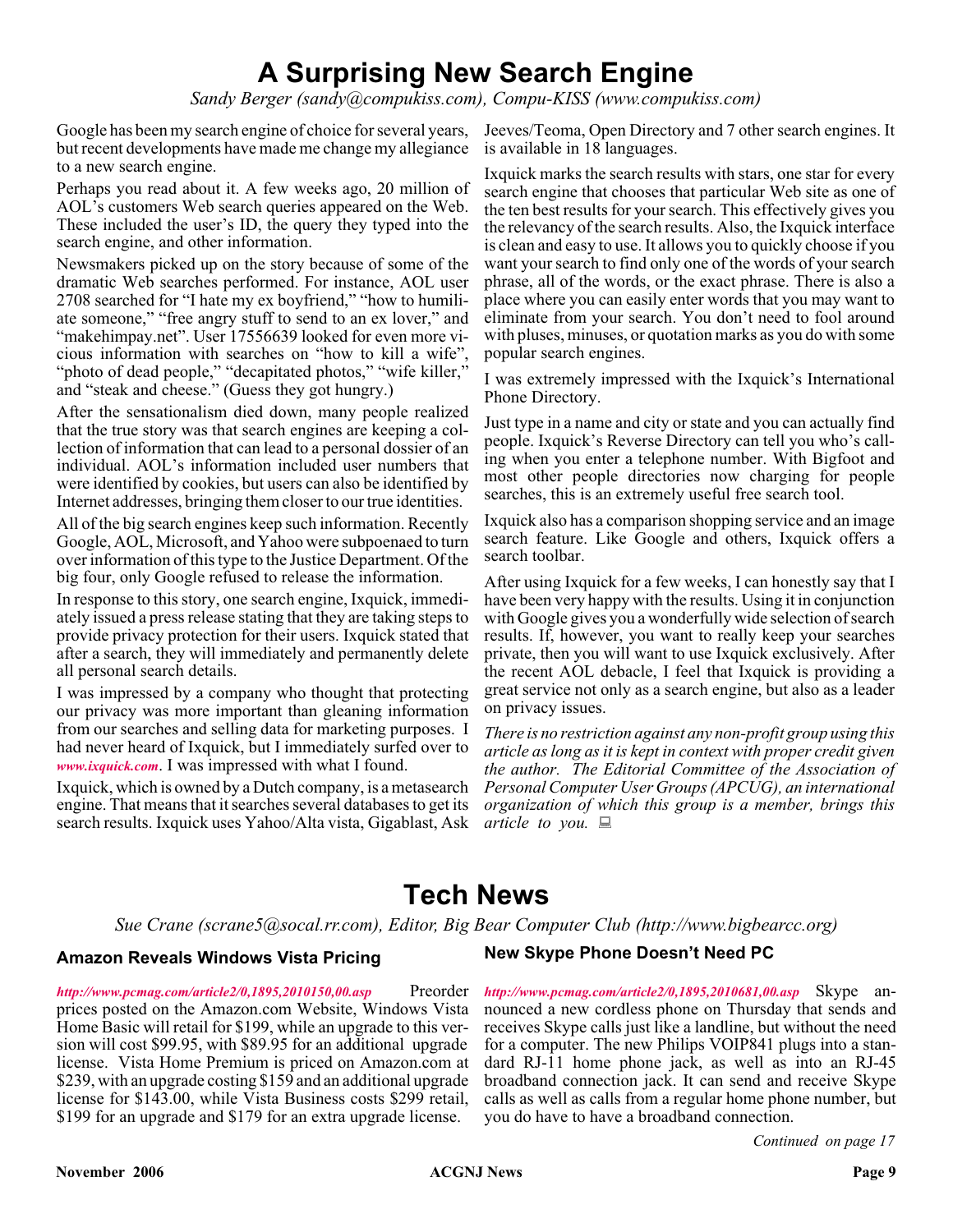# **Enter the Dragon: Comodo Free Desktop Security Tools**

*Rob Rice (articles@isp.com), Computer Club of Oklahoma City (http://www.ccokc.org)*

Every once in a while a company manages to push my button. Symantec is the latest after having bought my beloved Sygate Personal Firewall and then immediately yanked it from the market. Having paid for the Pro version, I can no longer install it; since it requires authorization - I am dead in the water.

Still, a nice thing about capitalism is that where there is a void, it will get filled. Enter the Comodo Group, with not only a worthy alternative to Sygate's Personal Firewall, but a whole suite of security products for free!

The Comodo Group gets its name from the Komodo dragon, a metaphor for the Internet, with a "C" instead of a "K" to acknowledge a commitment to commerce, communications, and dot com. Comodo is the "2nd largest Certification Authority for ensuring Identity Trust & Assurance" on the Internet. In other words, they are the folks that make that little yellow padlock on your web browser work. The Comodo Group is the real deal with headquarters in Jersey City, USA (Yes, they have a real mailing address unlike some so-called security products offered on the web) with global offices in UK, Norway and India.

So why is Comodo giving away product? While the company does more than just issue SSL (Secure Sockets Layer) certificates, but apparently they feel the need to build brand identity. According to Melih Abdulhayoglu, the President and CEO - Comodo Group:

"If we are able to write good software and give such valuable software for free, our name will be known in the market place, we will build our Comodo brand and this brand will be associated with security. And this will help us sell more Digital Certificates and other services we have as we will have a big brand!"

Simple enough! So what are they offering? Again from the Comodo website:

- Comodo Firewall
- Comodo Verification Engine
- Comodo AntiVirus
- Comodo AntiSpam
- Comodo BackUp
- Comodo iVault
- Comodo Personal Firewall 2.0
- FREE lifetime license

Sleek design gives an at-a-glance overview of your security status:

• **Highlights** - displays the latest Comodo news and information about updates

• **Traffic** - high visual overview of the last minute of traffic history in terms Applications and Network protocols

• **System info** - information about your system in terms of the Hardware and details of all network Adapters in your computer.

• **View Alerts** - Get in-depth details on the high severity risks that the firewall has detected.

• **Update License** - One click activation of your free-for-a-lifetime Comodo license.

• **Computer Security level** - customize firewall security by using the slider to quickly move between preset security levels

• **Check the security** of your firewall's configuration with Comodo's online vulnerability scanner, HackerGuardian.

• **Security Monitoring** - get an immediate heads up on the status of the firewall's major components.

• **Protection strength** - your overall security level determined by the settings you have chosen

#### **Comodo Firewall**

Rated by PC Magazine Online as an Editor's Choice, constantly monitors and defends your PC from internet attacks. It's easy to install and use and passes the industry's most stringent firewall "leak" tests. Unlike some other 'free' firewalls, this is not a stripped down version but is the full, completely functional product. This free solution comes complete with continual updates that are free forever!

System Requirements:

Windows 2000 (ALL) Windows XP (ALL) Windows 2003 (ALL) 64 MB available RAM 32 MB of available free hard disk space

#### **Comodo Verification Engine**

FREE for life. VerificationEngine anti-phishing and identity assurance tool for Microsoft Windows offers an extremely simple way to differentiate legitimate web sites from fraudulent ones. Place your mouse cursor over a site logo. If it is authentic, a green border will appear around your browser. So if you really wish to be sure you are looking at the real www.paypal.com site rather than a clever imitation created to steal your identity, install VerificationEngine now!

#### **Comodo AntiVirus**

FREE lifetime license.

• **On Access Scanning** - Always on, real-time protection against threats more...

• **On Demand scanning** - Take control by running instant scans on any file, folder or drive more...

• **Automatic Daily Updates** - Up-to-the second protection against the latest threats more...

**Email Scanning** - Automatic checking and disinfection of incoming and outgoing mail more...

• **Process Monitoring** - Continuously scans your PC's memory for viruses more...

• **Worm Blocker** - Monitors and intercepts suspicious mass mailing attempts more...

• **In- depth Reporting** - Comprehensive logs of all scans performed more...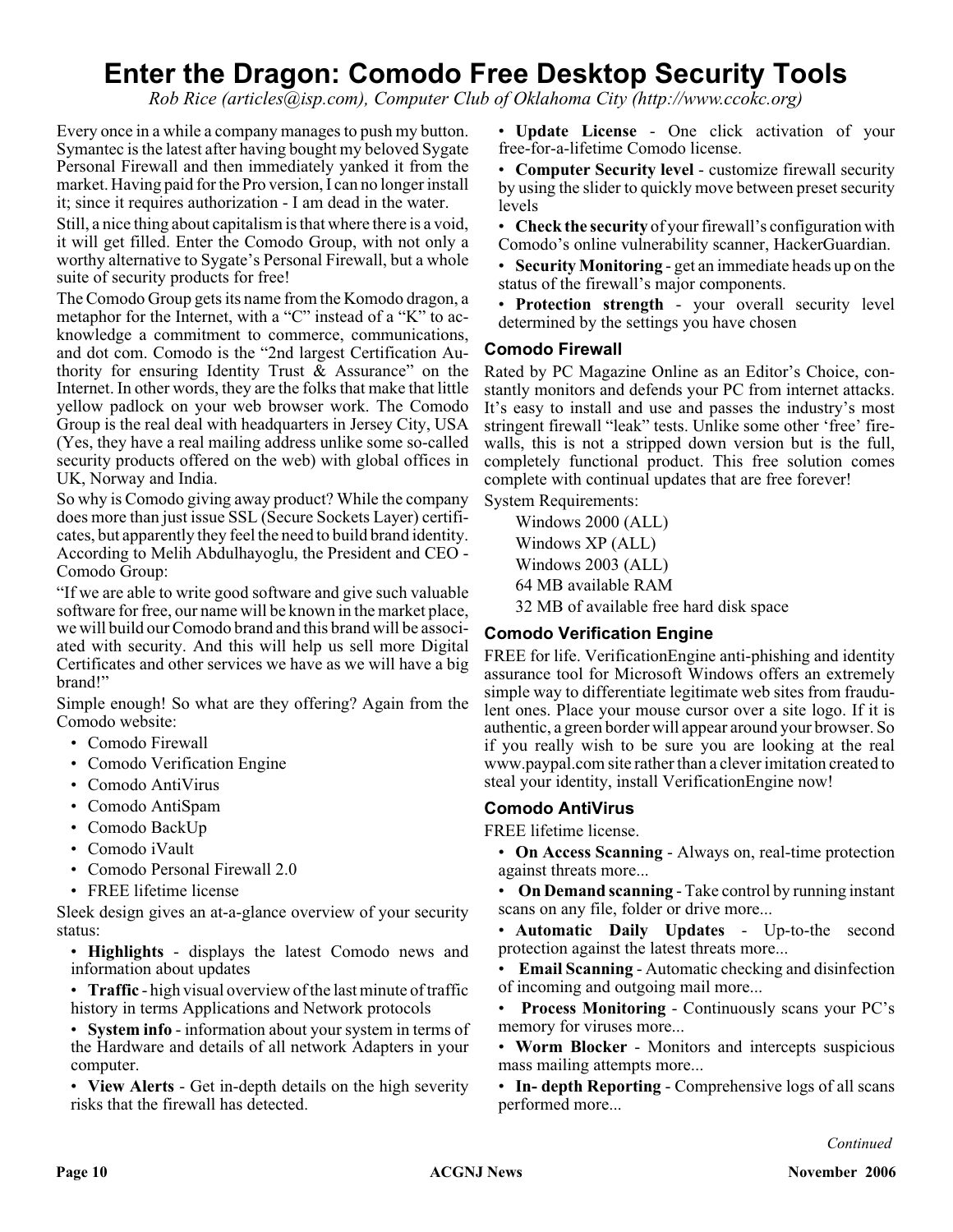### **Comodo,** *continued*

• **Pro-active virus defense** - Submit suspicious files for analysis by the Comodo AntiVirus team more...

• **Easy, User Friendly interface** - Sleek design provides fingertip access to all major settings more...

• **Scan Scheduling** - Timetable scans to run when you choose more...

• **Dedicated Quarantine Facility** - Isolate suspected files where they can do no harm more...

• **Advanced Heuristic Detection Engine** - Protection against unknown viruses more...

• **Scan Removable Devices** - CD's, DVD's, external drives, USB devices, digital cameras more...

• **Scans Network drives** - protection from any potential threats on your network more...

• **Scans Compressed Files** - there's no hiding place for viruses, even in a .zip file more...

• **Does not hog system resources** - Maximum Protection with no slow down of your PC more...

System Requirements

Windows XP (SP2) / Windows 2000 (SP4 or later) 50 MB available space on your hard drive

128 MB RAM

Intel Pentium 300 MHz processor (or equivalent) **Note** - Not compatible with Windows 9x systems

#### **Comodo AntiSpam**

FREE license

Install Comodo AntiSpam for free and reclaim your inbox. Our powerful challenge-response technology authenticates the sender of every mail – a system that automated spam bots can't get around. This is the full product, not stripped down "cripple ware" and is free forever to the end user.

- Total Spam Elimination
- No hassle set-up
- Sender based authentication
- Thwart the Spam Bots
- Works with your existing setup
- Automatically authenticate your address book
- Instantly migrate custom black and white lists
- One click Bandwidth Optimization
- Pro-active Spam defense
- Maximum Protection Minimum Drain
- Independent Authentication Database
- **Independent Quarantine Database**
- Protects all your email accounts
- Stay spam free WHEREVER you access your mail from
- Never miss a message
- Failproof
- E-Commerce friendly
- You're protected stay protected!!

System Requirements

Operating Systems: Windows 2000/XP Processor: Pentium 100 MHz or higher, System RAM: 32 MB RAM Hard Drive: 21 MB of HDD free space Internet Browser: IE 6.0 or above.

### **Comodo BackUp**

#### FREE lifetime license

Comodo Backup is the straightforward and powerful utility that allows users to quickly and easily create backup copies of critical files. Free of charge, it includes complete file and folder-duplication to local network drives and FTP servers, intelligent incremental backups, e-mail reporting, extensive report logs, real time back ups with "synchronization" mode, advanced rule-based filtering, flexible scheduling of backups, space-saving archiving capabilities, and more.

• Easily backup files or folders anywhere on your computer, network, CD-RW or FTP server

- Protect yourself against ever losing those critical files that took hours to create
- Quickly recover your data in the event of data loss
- Schedule backups to run automatically at a time that suits you
- Synchronized backup feature save a file and it gets copied instantly

• Send E-mail notifications to team members about the status of a backup job

- Save Disk space by compressing your backups as ZIP files
- Configure in minutes with our intuitive interface

System Requirements

Windows XP (Service Pack 1 or later) or

Windows 2K (Service Pack 3 or later)

Intel Pentium IV with 133 MHz processor

64 MB RAM

12 MB free hard drive space

Microsoft Internet Explorer 5.01 or above

### **Comodo iVault**

#### FREE license

iVault saves time by providing instantaneous logins to any username/password secured web pages such as online banking and email account sites. It also doubles up as a 256 bit secure storage for private and confidential information such as credit card details and social security numbers and protects against the very latest key-logging Trojan Horse viruses.

• Instantly login to your favorite websites and applications

- Speed up surfing No more forgotten passwords
- Single point of storage for all your confidential information
- 256 bit encryption of credit card and bank account details *continued on page 16*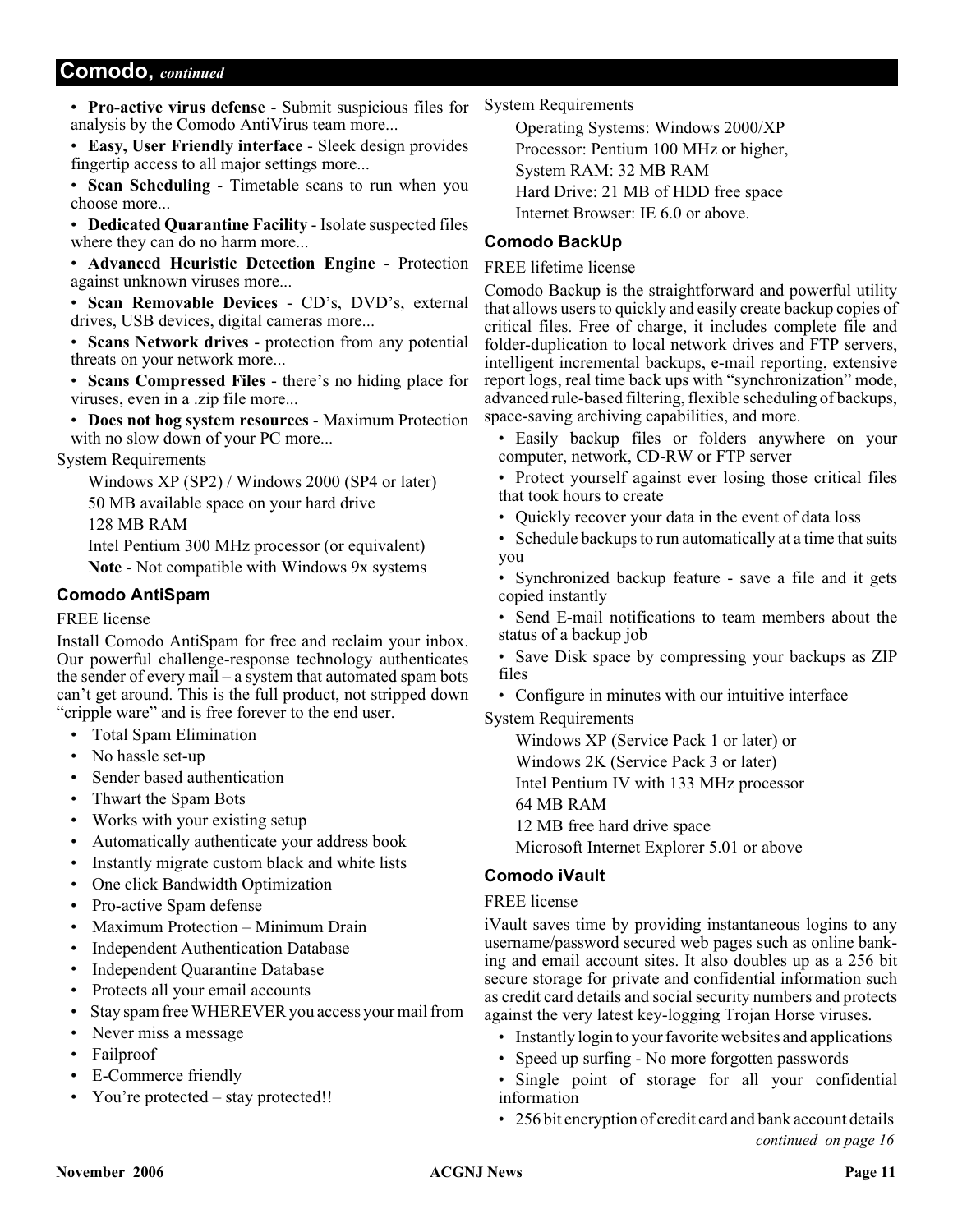# **The Part of Backup Nobody Mentions**

*Vinny La Bash (vlabash@comcast.net), Sarasota Personal Computer Users Group, Inc (http://www.spcug.org)*

There are dozens if not hundreds of ways to backup your data, but we're not going to talk about that. We're going to discuss the most important part of doing a backup, the part that is hardly ever mentioned. Do you believe that your backup is a sound copy of your data? Would you be at ease if all your files suddenly disappeared from your computer, and all you had was your backup to restore them? If your confidence fizzled to zero, what's the problem?

You may have developed the most sophisticated and comprehensive backup scheme the computer world has ever seen, but you won't ever know if it's any good unless you test it. Without a valid method of testing, you can have no confidence in your backups. There are many things that can go wrong with a backup, some beyond your control, some not.

- Perhaps one day you were in too much of a hurry, and you made a backup of one folder instead of your entire system as you planned. Hmm, no wonder that backup completed so fast. Your backup disk got exposed to a magnetic field and scrambled all your data.
- The CD containing your data was left in the car, and excessive heat warped the media, making it unreadable.
- You encrypted your backup and lost the password to restore it.
- You upgraded your backup software, and now it can't read your old backups.
- Your new upgraded backup software program becomes corrupted, and you can't make a new backup or restore an old one.
- Your new backup program has a great innovative file compression scheme. However, it turns out that it compresses better than anyone expected.

• You upgrade your Windows Operating System and your backup software no longer works. (Rare, but it happens).

Let's stop here before you get too depressed to make another backup. What's important is to understand that a great many things can go wrong even with the best backup methods.

The only true test of your backup is to do a restore and see if it works. Does this mean you have to erase all your files, and then run a restore from your backup media? No. Fortunately, there are less chancy ways of verifying your backup data.

One thing you can do is install a second hard drive and restore your data files to the second disk. If your original disk has enough capacity, you can partition it into at least two sections, and restore into one of the new partitions. Hard drives have become almost dirt cheap, so this is not particularly expensive.

Another thing you can do is make at least three backups and store them in three different locations for safety. Keep one copy at home, but in a different room than your computer. Store a second copy at your office or a friend's house, and do the same for him or her. The third copy could be in a safe deposit box or similar secure location.

If you feel that such measures are not necessary, ask yourself if you are ready to perform the ultimate test. Would you feel totally at ease erasing your hard disk today and restoring it from your backups? If not, then think again.

*There is no restriction against any non-profit group using this article as long as it is kept in context with proper credit given the author. The Editorial Committee of the Association of Personal Computer User Groups (APCUG), an international organization of which this group is a member, brings this article to you.*

### **Comodo,** *continued*

- Secure Password Generator instantly creates complex passwords
- Supports multiple users on a single machine
- Anti Keylogging feature- stop hackers monitoring your personal data
- 'Drag 'n' drop' interface -Windows ease of use

Comodo i-Vault can protect and manage:

- Website password details
- Software access passwords
- Credit card numbers and PIN details
- Bank Account Details
- Telephone banking codes
- E-Mail account passwords
- Computer logon passwords
- Personal Contact details
- Cell Phone PIN codes
- And much more..

Phew! That is a lot of stuff! And I must admit I have yet to test all of these free products. Not for a lack of desire but because we are talking about six programs! I will say that I am about half way through my testing of the firewall product and it does seem to perform as advertised. But don't wait around for me, grab these six freebies and let me know what you think of them!

Thanks Comodo!

Comodo - *<http://www.comodogroup.com/>*

Computer Club of Oklahoma City - *<http://www.ccokc.org/>*

PC Magazine Article on Comodo Firewall *<http://www.pcmag.com/article2/0,1895,1969485,00.asp>*

*There is no restriction against any non-profit group using this article as long as it is kept in context with proper credit given the author. The Editorial Committee of the Association of Personal Computer User Groups (APCUG), an international organization of which this group is a member, brings this article to you.*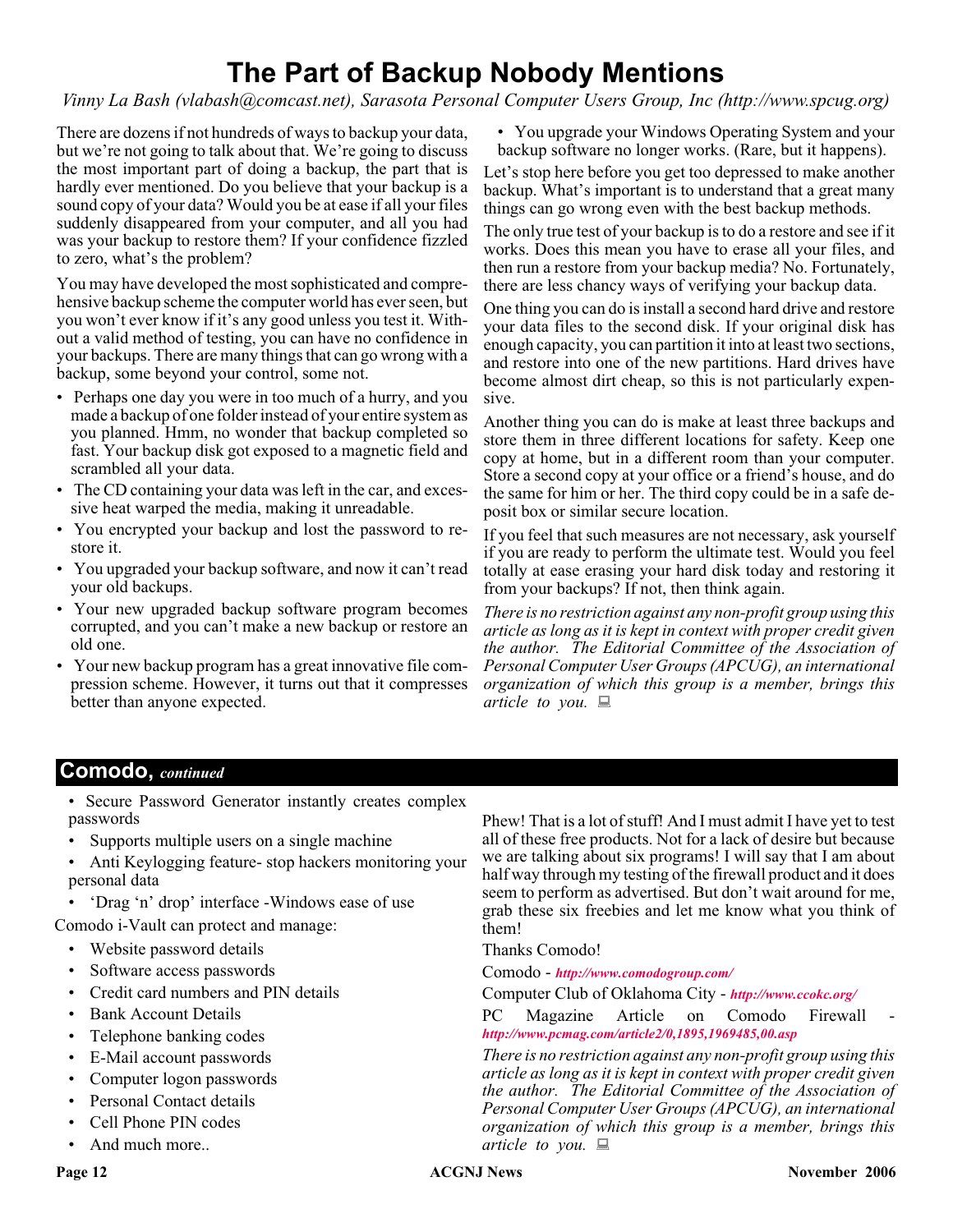#### **PHP?**

Anyone interested in a new PHP SIG (Interpreted Script Programming Language), please get in touch with John Raff (*[jraff@comcast.net](mailto:jraff@comcast.net)*). PHP is a widely-used general-purpose scripting language that is especially suited for Web development and can be embedded into HTML. If you are new to PHP and want to get some idea of how it works, try the introductory tutorial (*<http://us2.php.net/tut.php>*).

#### **NJ Gamers**

*Gregg McCarthy (greggmc@optonline.net)*

#### *<http://www.NJGamers.com>*

*[www.lanparty.com](http://www.lanparty.com)*

**The next Friday Night Frag will be November 10, 6 p.m. to Saturday 12 noon — 18 hours for 5 bucks!**

BYOC - Bring your own computer

BYOF - Bring your own food.

and if you don't like sitting on metal chairs... BYO chair!

#### **Window Pains**

*John Raff (jraff@comcast.net)*

#### *<http://www.acgnj.org/groups/winpains.html>*

This meeting is a combination of the older PC Symposium, PC User Group and Random Access Session which are now defunct. The intent is to provide the members with Windows oriented application discussions both Microsoft and Linux style. The presentation will be directed toward the more heavy technological level of attendee, although newbies are welcomed.

*November 17*: How to Backup Your PC, Bill Brown. ■

#### **Best Choice Investment Activity**

*Norm Wiss (cut.up@verizon.net)*

#### *[http://www.acgnj.org/groups/sig\\_bcinvest.html](http://www.acgnj.org/groups/sig_bcinvest.html)*

This is a new event to ACGNJ. They will be using the Best Choice software for real-time trading. This new investing group had been previously meeting in South Amboy and has been in existence for almost a year. They are expected to join ACGNJ as members. *The group meets the first and third Tuesday of the month from 10:30 AM to 2:30 PM* at the Scotch Plains Rescue Squad building.  $\Box$ 

#### **Genealogy**

#### *Frank Warren (kb4cyc@webwarren.com) <http://www.webwarren.com/kb4cyc/gensig.shtml>*

Genealogy SIG is for genealogists interested in computers and computer users interested in genealogy, and is a forum to assist members in furtherance of both endeavors. Meetings usually focus on genealogy more than on computers. We meet at 8 PM on the fourth Thursday of the month, but we do not meet in November or December. In addition to our Web page, we also have an electronic mailing list. Messages to the list should be addressed to *gensig@webwarren.com*. To subscribe, include the line "subscribe gensig" in the body of the message. *Next meeting in January. No meetings in November or December.*

### **LUNICS (Linux/Unix)**

*Andreas Meyer (lunics@acgnj.org)*

#### *<http//www.acgnj.org/groups/lunics.html>*

LUNICS is a group for those who share an interest in Unix and similar operating systems. While we do quite a bit with Linux, we've also been known to discuss Solaris and BSD too. We generally meet on the first Monday of the month at 8:00 PM at the Scotch Plains Rescue Squad. See the web page for directions and more information. *Next meeting November 6.*

#### **Web Dev**

This SIG is intended to be an open forum for all Website Development techniques and technologies, to encourage the study and development of web sites of all kinds. All languages will be considered and examined. Anyone interested please contact the Chairperson in charge. The current project is a CMS for the club. Anyone interested in starting a new project, come to the meeting and announce / explain. Provide as much detail as possible. One can also send projects to the ACGNJ Newsletter editor for inclusion in the next volume.

WebDev should be an all-encompasing development and examination forum for all issues, applications, OS, languages and systems one can use to build Websites. We currently have two Web dev languages .NET and Java as SIGs but the other langages and OS need to be investigated, examined and tested; Windows, Linux, UNIX, DEC, Vax, HP etc. Intel-PC, Motorola-MAC etc. *Our next meeting November 8.*

#### **MCSE**

(Microsoft Certified Professional Study Group)

*Gregg McCarthy (greggmc@optonline.net) [http://www.acgnj.org/groups/sig\\_mcp.html](http://www.acgnj.org/groups/sig_mcp.html)*

The MCSE SIG is a study group with the goal of preparing for the Microsoft Certification Exams. In February of 2000 "Windows 2000" debuted along with new MCSE tests. It's two years later and we have settled somewhere between W2k Pro/Server and Windows XP in our studies. Windows NT while still viable, is history as far as Microsoft is concerned. Windows .NET server should be out this year and should look like Windows XP-Server.

The books we will be using are "Mastering Windows 2000 Server" by Mark Minasi and the "MCSE Self-Paced Training Kit" from Microsoft Press. These books are important because as a study group we won't have a teacher to explain the concepts. We'll *need* to discuss them in the group. This is a study group, not a class taught by a teacher. Since hands-on training is crucial in acquiring the skills needed for these tests, we try to focus on lab work as well. The Microsoft training kits are good for labs.

*We meet on the first Wednesday of each month from 7 pm to 10 pm.* Attendees are encouraged to bring a PC properly configured with NT, 10BaseT network card, and Netmeetng 2.1. For more info, reading assignments, course schedule, visit our website.  $\Box$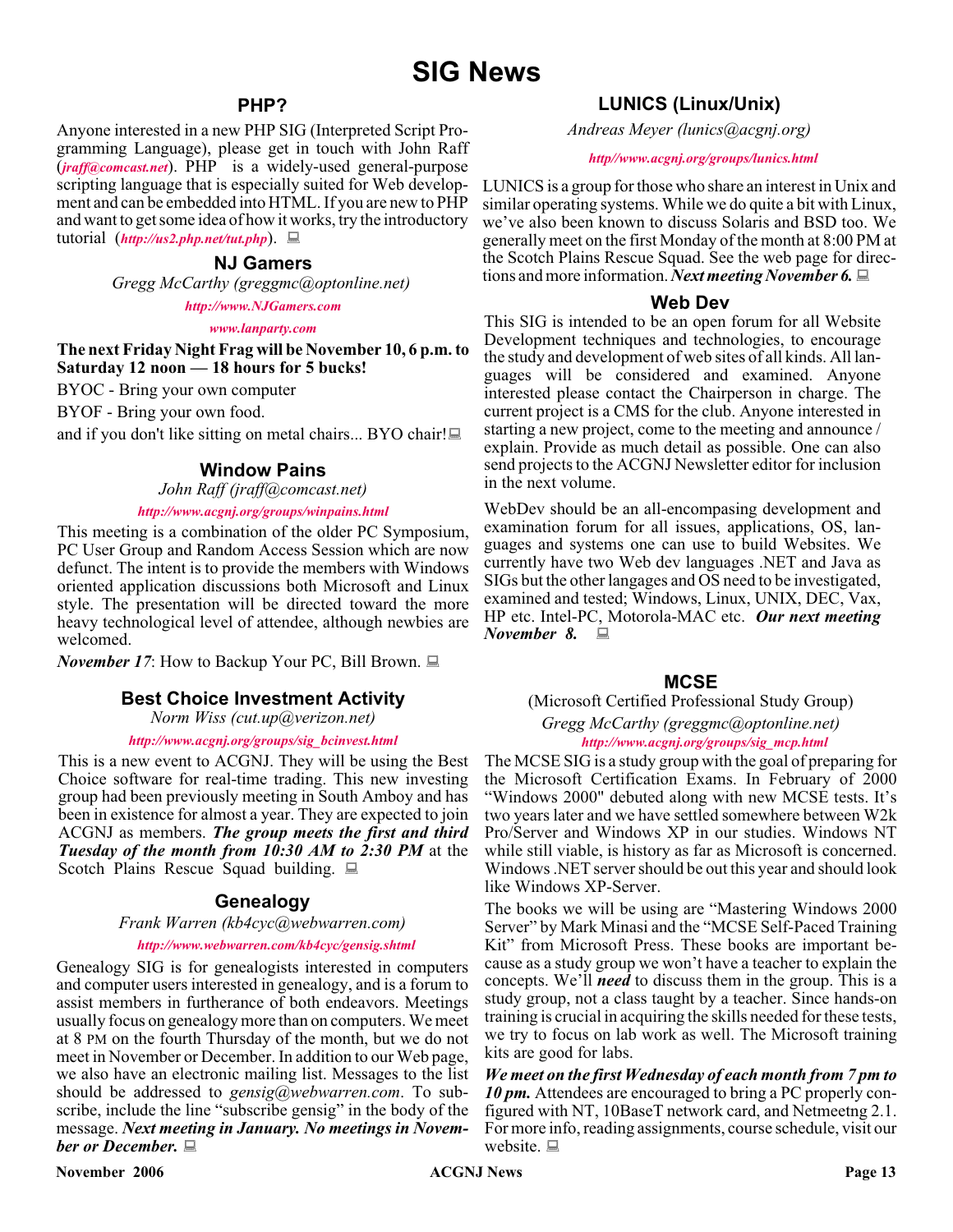**Java**

*Mike Redlich (mike@redlich.net) <http://www.javasig.org>*

The Java Users Group covers beginner, intermediate, and advanced level Java programming. Primary focus is on developing useful/practical applets and applications, but can include related topics such as Java I/O, JavaBeans, Reflection, object-oriented programming and software design issues. Meetings are held the second Tuesday of the month starting promptly at 7:30 PM.

*October 10*: Using Dependency Injection in the Spring Framework.

*November 14:* To be announced  $\Box$ 

#### **C/C++ Programming**

*Bruce Arnold (barnold@blast.net)*

#### *<http://www.blast.net/barnold>*

This group is devoted to programming languages in general and C, C++, and C++ for Windows programming in particular. Each month a small but hopefully useful program (complete with source code) is presented for discussion.

*October:* Security Log: a simple text processing program. It uses the latest C++ compiler in Microsoft's Visual Studio 2005 so there are many new things to learn. The program may also be compiled using the free C++ Express compiler.

Here's the background: The my Netgear router provides the option of sending a Security Log to my email address. My Eudora software drops it into a mail file (a simple text file) determined by a simple filter. The data file is about 250,000 lines long and consists of a list of URL's that have been sent messages from my computer over the past year. Here's an example line,

[ALLOW:srx.main.ebayrtm.com] Source: 192.168.0.2 Friday, 22 Sep 2006 23:13:40

It's ridiculous to try to decipher this file because of the huge number of entries. The program reads the text file and creates a list of unique URL's that have been contacted. It also counts the number of times that each URL has been hit. It then presents a display sorted by either URL or count.

The program demonstrates reading text files, parsing lines of data, and creating a listing. It also allows copying the listing to the clipboard for saving or printing.

*Our next meeting November 21.*

#### **Macintosh Users**

*Keith Sproul (ksproul@noc.rutgers.edu)*

This group is no longer meeting, but Keith is still available to help Mac users via telephone or email.

#### **DotNet**

*Jim Wong*

*<http://www.jimw.net/acgnj/>*

*Next meeting: November 16*

#### **Investing**

*Norm Wiss (cut.up@verizon.net)*

#### *[http://www.acgnj.org/groups/sig\\_investment.html](http://www.acgnj.org/groups/sig_investment.html)*

The Investment SIG continues with presentations on how to use analysis programs TC2000 and TCNet. Large charts are presented on our pull down screen and illustrate the application of computer scans and formulas to find stocks for profitable investments. Technical analysis determines buy points, sell points and projected moves. Technical analysis can also be used on fundamentals such as earnings, sales growth, etc. *Our next meeting: November 9.*

#### **Main Meeting**

*<http://www.acgnj.org/groups/mainmeet.html>*

*Evan Williams (nhpressgo@blast.net)*

*November 3:* How to Create Photo CDs/DVDs*,* Manny Goyenechea

#### **Online Auction**

*Bill Brown (onlineauction@acgnj.org)*

Due to overwhelming response to a seminar held on April 7, the membership decided to form a permanent group. The group will meet on the first and third Wednesdays of the Month at 7:30 p.m.

There are eight topics for discussion. We will cover all types of online auctions, as members choose.During the meeting, online presence will be established and examples will be given on screen.

1. Getting Started: Different Auctions Registering. Buyer account, sellers account Navigating websites.

2. Buying and selling. An overview of searching, sniping, snuffing.

3. Finding things to sell Gnoming, Clearance, Bargain Bins, Flea Markets, Garage Sales, Solicitation

4. Listing an item. Choosing a category, Setting a Price. Buy it now strategies

- 5. Maintaining your sales. Revising and re-listing.
- 6. Collection and payment follow ups.
- 7. Packaging, shipping, Inventory management.
- 8. Going further. Ebay express, stores  $\Box$

### **Layman's Forum**

*Matt Skoda (som359@aol.com) <http://www.acgnj.org/groups/laymans.html>*

*We meet on the second Monday* of the month to discuss issues of interest to novice users or those who are planning to get started in computing. Watch our Web page for updates and announcements. <sub>■</sub>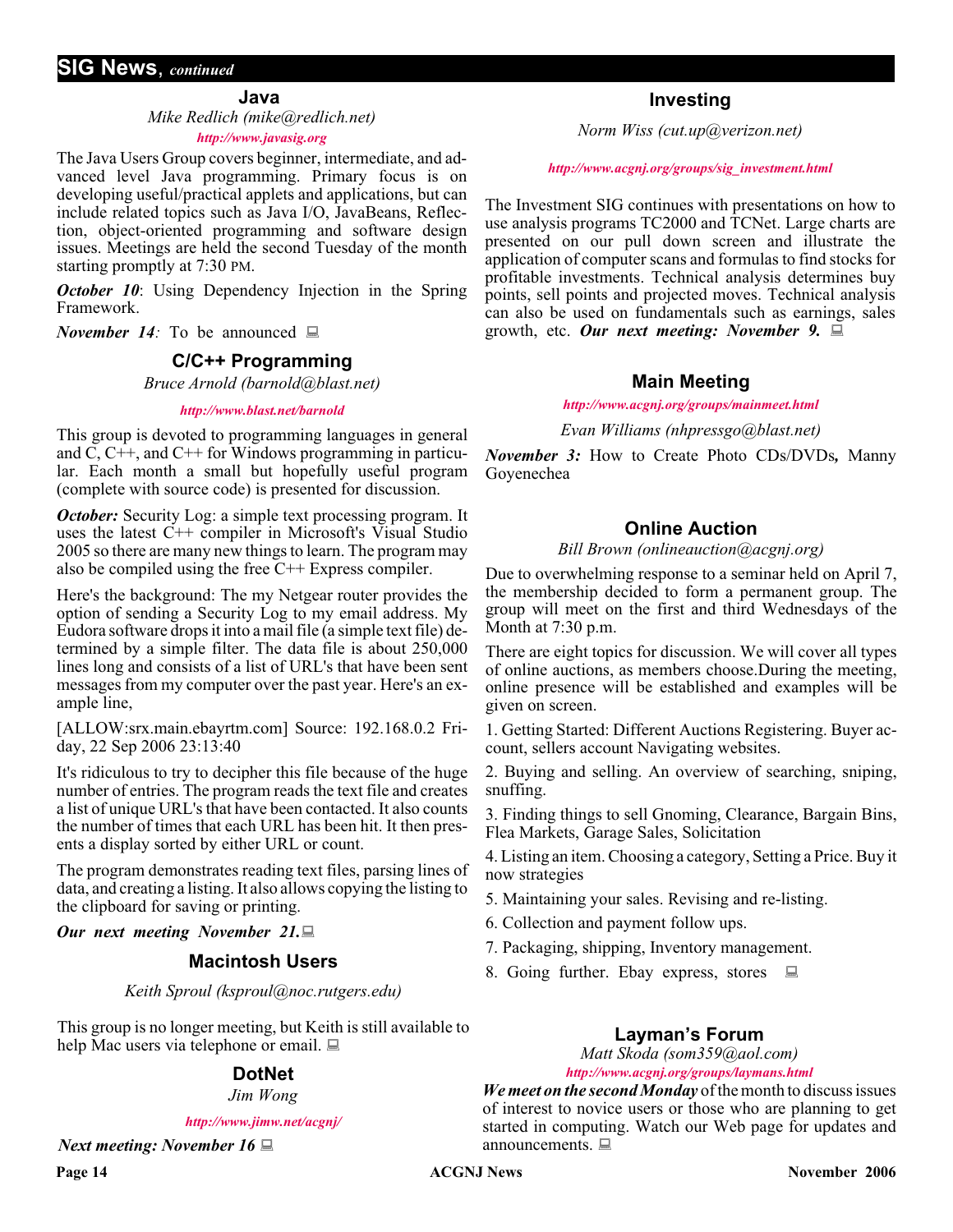# **Guru Corner**

*Jo-Anne Head (tinarock@aol.com)*

### **Discount Computer Magazine Price List**

**As described by the DealsGuy**

| If you need help with any of the technologies listed below,<br>you can call on the person listed. Please be considerate and<br>call before 10 PM. |                                         |                  |                                                                                                                          | $1 \, yr$ |       | $2 \text{ yr}$ 3 yr |
|---------------------------------------------------------------------------------------------------------------------------------------------------|-----------------------------------------|------------------|--------------------------------------------------------------------------------------------------------------------------|-----------|-------|---------------------|
|                                                                                                                                                   |                                         |                  | <b>Computer Games</b>                                                                                                    | \$10.95   | 20.95 | 29.95               |
|                                                                                                                                                   | <b>Hardware</b>                         |                  | <b>Computer Gaming World</b>                                                                                             | 14.95     | 28.95 | 41.95               |
|                                                                                                                                                   | <b>Scott Vincent</b><br><b>Software</b> | 973-539-8169     | Computer Shopper1                                                                                                        | 16.97     | 32.95 | 47.95               |
| <b>HTML</b>                                                                                                                                       | Jo-Anne Head                            | 908-769-7385     | Dr. Dobbs Journal                                                                                                        | 15.95     | 30.95 |                     |
|                                                                                                                                                   | Mike Redlich                            | 908-246-0410     | Mac Addict                                                                                                               | 10.97     |       |                     |
| <b>CSS</b>                                                                                                                                        | Jo-Anne Head                            | 908-769-7385     | Mac Home Journal                                                                                                         | 15.97     | 29.97 |                     |
|                                                                                                                                                   | Frank Warren                            | 908-756-1681     | Mac World                                                                                                                | 12.95     |       |                     |
| ColdFusion                                                                                                                                        | Jo-Anne Head                            | 908-769-7385     |                                                                                                                          |           |       |                     |
| Java                                                                                                                                              | Mike Redlich                            | 908-246-0410     | Maximum PC                                                                                                               | 9.95      | 18.95 | 27.95               |
| $C++$                                                                                                                                             | <b>Bruce Arnold</b>                     | 908-735-7898     | Microsoft System Journal                                                                                                 | 21.95     | 39.95 |                     |
|                                                                                                                                                   | Mike Redlich                            | 908-246-0410     | PC Gamer                                                                                                                 | 12.95     |       |                     |
| <b>ASP</b>                                                                                                                                        | Mike Redlich                            | 908-246-0410     |                                                                                                                          |           |       |                     |
| Perl                                                                                                                                              | John Raff                               | 973-560-9070     | PC Magazine (22/44/66 Issues)                                                                                            | 25.97     | 48.95 | 68.95               |
|                                                                                                                                                   | Frank Warren                            | 908-756-1681     | PC World                                                                                                                 | 16.95     |       |                     |
| <b>XML</b>                                                                                                                                        | Mike Redlich                            | 908-246-0410     | Wired                                                                                                                    | 6.00      | 12.00 | 17.00               |
| e-Commerce                                                                                                                                        | Rick Elbanna                            | 800-323-7575     | These prices are for new subscriptions and renewals. All or-                                                             |           |       |                     |
| Genealogy                                                                                                                                         | Frank Warren                            | 908-756-1681     | ders must be accompanied by a check, cash or Money Order.                                                                |           |       |                     |
| Networking                                                                                                                                        | <b>Scott Vincent</b>                    | 973-539-8169     | Make payable to Herb Goodman, and mail to:                                                                               |           |       |                     |
| Home Automation                                                                                                                                   | Charlie Huffsmith                       | 732-549-1734     |                                                                                                                          |           |       |                     |
|                                                                                                                                                   | Frank Warren                            | 908-756-1681     | Herb Goodman, 8295 Sunlake Drive, Boca Raton,                                                                            |           |       |                     |
|                                                                                                                                                   | <b>Operating Systems</b>                |                  | FL 33496                                                                                                                 |           |       |                     |
| WindowsNT                                                                                                                                         | <b>Scott Vincent</b>                    | 973-361-5793     | Telephone: 561-488-4465, e-mail: hgoodman@prodigy.net                                                                    |           |       |                     |
| Windows95                                                                                                                                         | Rick Elbanna                            | 800-323-7575     | Please allow 10 to 12 weeks for your magazines to start. For                                                             |           |       |                     |
| Windows98                                                                                                                                         | Rick Elbanna                            | 800-323-7575     | renewals you must supply an address label from your pres-                                                                |           |       |                     |
| Windows3.1                                                                                                                                        | <b>Ted Martin</b>                       | 732-636-1942     | ent subscription to insure the correct start of your renewal.                                                            |           |       |                     |
|                                                                                                                                                   | Charlie Huffsmith<br><b>Macintosh</b>   | 732-549-1734     | As an extra service I will mail a renewal notice about 4<br>months prior to their expiration date. I carry more than 300 |           |       |                     |
| Mac O/S                                                                                                                                           | Keith Sproul                            | $(732)$ 821-4828 | titles at excellent prices — email for prices. $\Box$                                                                    |           |       |                     |

## **ACGNJ MEMBERSHIP APPLICATION**

Sign up online at http://www.acguj.org/membershipApplication.html and pay dues with PayPal.

|                 |                                          |                                                                                   | Dues      |                |                |                       |
|-----------------|------------------------------------------|-----------------------------------------------------------------------------------|-----------|----------------|----------------|-----------------------|
|                 | <b>US/CANADA</b>                         | <b>FAMILY OF MEMBER</b>                                                           |           | <b>FOREIGN</b> | <b>STUDENT</b> | <b>SENIOR CITIZEN</b> |
| 1 Year          | \$25                                     | (No Newsletter)<br>\$10                                                           |           | \$55           | \$20           | (Over 65)<br>\$20     |
| 2 Years         | \$40                                     |                                                                                   |           |                |                |                       |
| 3 Years         | \$55                                     |                                                                                   |           |                |                | \$45                  |
|                 | Mail this application and your check to: | AMATEUR COMPUTER GROUP OF NEW JERSEY, INC., P.0. BOX 135, SCOTCH PLAINS, NJ 07076 |           |                |                |                       |
|                 |                                          | ■ New Member Renewal                                                              |           | Address Change |                |                       |
| First Name      |                                          |                                                                                   | Last Name |                |                | Phone                 |
| Mailing Address |                                          |                                                                                   |           |                |                | E-Mail                |

**November 2006 ACGNJ News Page 15**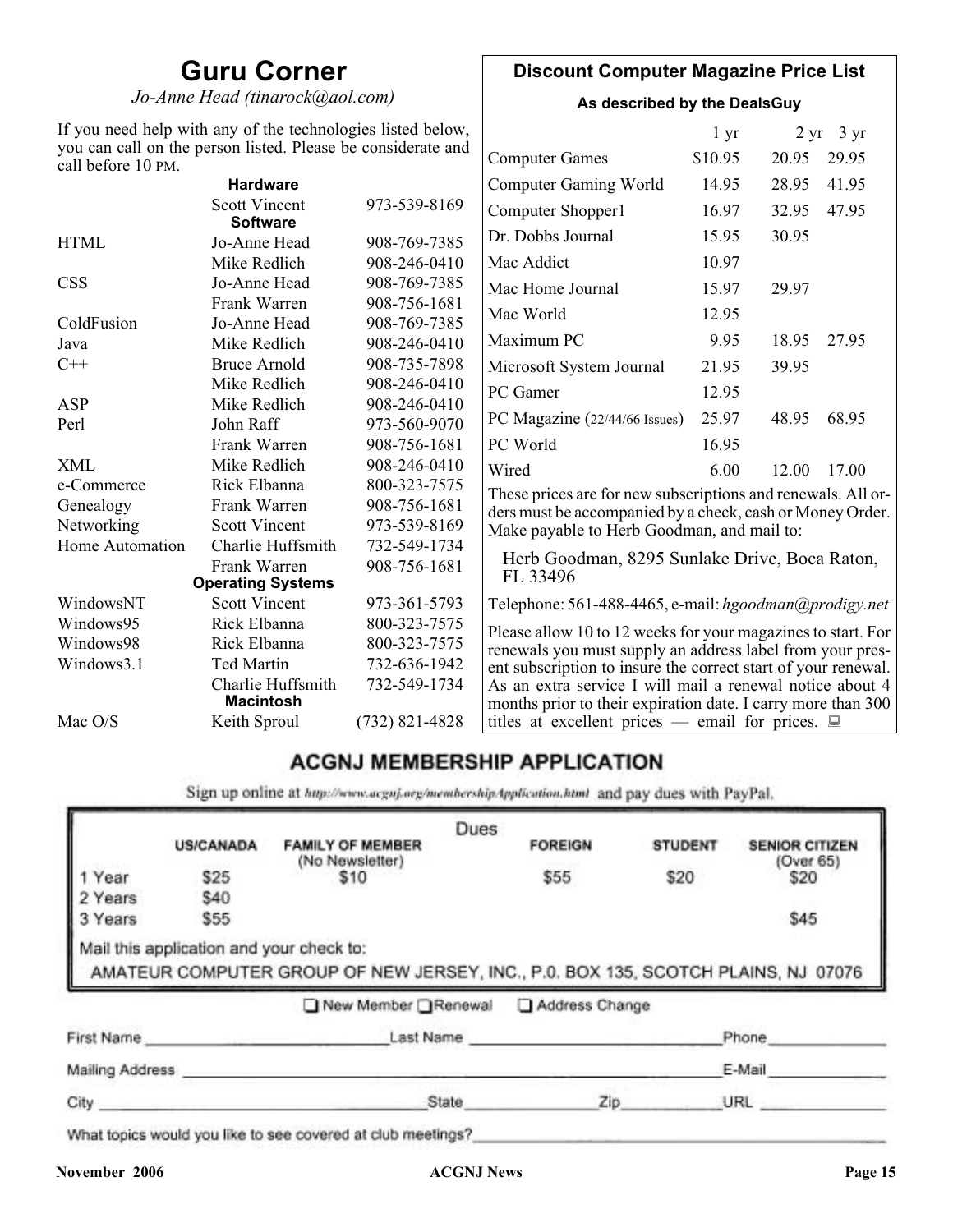| <b>Other Local Computer Groups</b>                                                                                                                                             |                                                                                                                                                    |                                                                                                                                                                      |  |  |  |
|--------------------------------------------------------------------------------------------------------------------------------------------------------------------------------|----------------------------------------------------------------------------------------------------------------------------------------------------|----------------------------------------------------------------------------------------------------------------------------------------------------------------------|--|--|--|
| <b>Princeton Macintosh User Group:</b> 7:15 pm 2nd<br>Tuesday, Jadwin Hall, A-10, Washington Rd,<br>Princeton, $(609)$ 252-1163, www.pmug-nj.org                               | NY/NJ/CT Relational Database User Group:<br>Corporate and independent users. (212) 839-0125                                                        | <b>New York PC:</b> 3rd Thurs, 7 pm, PS 41, 116 W<br>11th St. For info call hotline, (212) 533-NYPC,<br>http://www.nypc.org                                          |  |  |  |
| <b>Computer Education Society of Philadelphia:</b><br>Meetings & Workshops at Jem Electronics, 6622<br>Castor Ave, Philadelphia PA. www.cesop.org/                             | Brookdale Computer Users Group: 7 pm,3rd<br>Friday, Brookdale Community College, Bldg<br>MAN Rm 103, Lincroft NJ. (732)-739-9633.<br>www.bcug.com  | NJ Macintosh User Group: 8 pm, 3rd Tuesday,<br>Allwood Branch Library, Lyall Rd, Clifton NJ.<br>$(201)$ 893-5274 http://www.njmug.org.                               |  |  |  |
| PC User Group of So. Jersey: 2nd Mon., 7 pm,<br>Trinity Presb. Church, 499 Rt 70 E, Cherry Hill,<br>NJ. L. Horn, (856) 983-5360<br>http://www.pcugsj.org                       | Hunterdon Computer Club: 8:30 am, 3rd Sat,<br>Hunterdon Medical Center, Rt 31, Flemington NJ.<br>www.hunterdoncomputerclub.org. (908)<br>995-4042. | NY Amateur Computer Group: 2nd Thurs, 7<br>pm, Rm 806 Silver Bldg, NYU, 32 Waverly Pl,<br>NYC http://www.nyacc.org                                                   |  |  |  |
| Morris Micro Computer Club: 2nd Thurs., Bill<br>Traywick, (201) 635-5393                                                                                                       | Central Jersey Computer Club: 8 pm, 4th Fri-<br>day, Rm 74, Armstrong Hall, Trenton St. College.<br>Rich Williams, (609) 466-0909.                 | NJ PC User Group: 2nd Thurs, Monroe Rm at<br>Wyckoff Public Library, 7 pm. Maureen Shannon,<br>(201) 853-7432, www.njpcug.org                                        |  |  |  |
| <b>Philadelphia Area Computer Society: 3rd Sat, 12</b><br>noon Main Meeting, groups 8 am-3 pm. Upper<br>Moreland Middle School, Hatboro PA. (215)<br>842-9600. www.pacsnet.org | Fairlawn Computer Club: Last Monday,<br>Fairlawn Senior Citizen Center. Joe Mathias<br>(fair.lawn.computer. club@juno.com)                         | Princeton PC Users Group: 2nd Monday,<br>Lawrenceville Library, Alt Rt 1 & Darrah Lane,<br>Lawrenceville, Paul Kurivchack (908) 218-0778,<br>http://www.ppcug-nj.org |  |  |  |
| Workshop Hands-On: 2 PM to Midnight on last Saturday of the month First United Methodist Church Church and Atlantic Streets (one mile from GSP)                                |                                                                                                                                                    |                                                                                                                                                                      |  |  |  |

**Workshop, Hands-On:** 2 P.M. to Midnight on last Saturday of the month. First United Methodist Church, Church and Atlantic Streets (one mile from GSP exit 117A), Aberdeen NJ. Bring your project, computer and extension cord. For information call Burke Mawby, (908) 566-7445.

# **Classified**

**FREE TO MEMBERS**. Use our classified ads to sell off your surplus computer stuff. Send copy to Classified, ACGNJ NEWS, P.O. Box 135, Scotch Plains NJ 07076 or e-mail to the editor, *bdegroot@ptd.net*. Classified ads are free to members, one per issue. Non-members pay \$10. Send check payable to ACGNJ Inc. with copy. Reasonable length, please. Deadline: 1st of preceding month. (For example, April 1 for May issue.)



Member of

Personal Computer User Groups

*<http://www.apcug.net>*

#### **Radio and TV Programs**

**Computer Radio Show**, WBAI 99.5 FM, NY, Wed. 8-9 p.m.

**Software Review,** The Channel, Saturday  $10-10:30$  p.m.

**On Computers**, WCTC 1450 AM, New Brunswick, Sunday 1-4 p.m. To ask questions call (800) 677-0874.

**PC Talk**, Sunday from 8 p.m. to 10 p.m., 1210 AM Philadelphia. 1800-876-WPEN, Webcast at *<http://www.pctalkweb.net>*.

#### **MarketPro Shows**

*<http://www.marketpro.com/>*

**June 3-4**: NJ Convention Center, Edison

**June24-25**, Meadowlands Expo Center Secaucus

Auditorium  $178$ ш  $\sqrt{1.5.22}$ Echo Garden State Park Queen Diner Borle Ave Territors Scotch Pigins Rescue Sound **Ext1 135** 

Amold

#### **Directions to Meetings at Scotch Plains Rescue Squad, 1916 Bartle Ave., Scotch Plains NJ**

#### **From New York City or Northern New Jersey**

Take Route 1&9 or the Garden State Parkway to US 22 Westbound.

#### **From Southern New Jersey**

Take Parkway north to Exit 135 (Clark). Stay on left of ramp, follow circle under Parkway. Bear right to Central Avenue; follow to Westfield and under RR overpass. Left at light to North Avenue; follow to light in Fanwood. Right on Martine (which becomes Park Ave). Right on Bartle Ave in middle of shopping district.Scotch Plains Rescue Squad (2-story brick) is located on the right. Do not ing. park in the row next to the building — you'll be towed.

#### **From I-78 (either direction)**

Take exit 41 (Scotch Plains); follow signs to US 22. Turn right at mile past Terrill Road and immediately past the overpass. Exit onto light at bottom of hill and use overpass to cross Rt. 22. Follow US 22 Park Avenue South and follow the directions above to the Rescue Westbound directions.

#### **From US 22 Westbound**

Exit at Park Avenue, Scotch Plains after McDonalds on the right, diagonally opposite Scotchwood Diner on the left, immediately before the overpass. After exiting, turn left at the light and use overpass to cross US 22. Bear right at bottom of ramp to continue south on Park Avenue. Turn left at the second light (a staggered intersection). Scotch Plains Rescue Squad (2-story brick) is on the right. Do not park in the row next to the building — you'll be towed. We meet on the second floor, entering by the door at the right front of the build-

#### **From Western New Jersey**

Take US 22 Eastbound to the Park Avenue exit. The exit is about a Squad building.  $\Box$